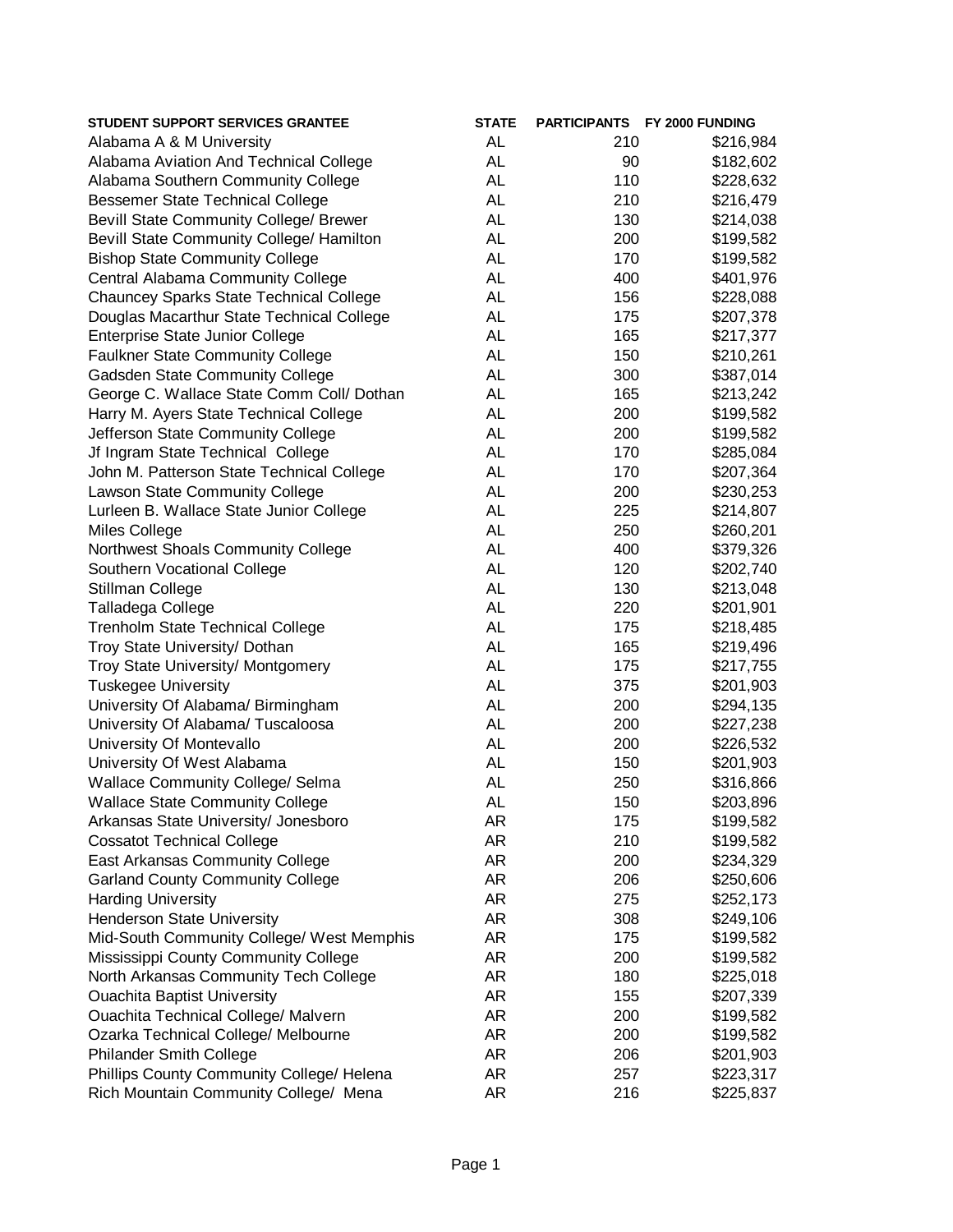| <b>STUDENT SUPPORT SERVICES GRANTEE</b>          | <b>STATE</b> |     | PARTICIPANTS FY 2000 FUNDING |
|--------------------------------------------------|--------------|-----|------------------------------|
| South Arkansas Community College                 | AR           | 165 | \$201,893                    |
| Southern Arkansas University/ Magnolia           | AR           | 257 | \$274,086                    |
| University Of Arkansas Community College         | AR           | 150 | \$199,582                    |
| University Of Arkansas/ Fayetteville             | AR           | 308 | \$249,412                    |
| University Of Arkansas/ Little Rock              | AR           | 282 | \$255,130                    |
| University Of Arkansas/ Pine Bluff               | AR           | 308 | \$293,747                    |
| University Of The Ozarks                         | AR           | 180 | \$194,737                    |
| American Samoa Community College                 | <b>AS</b>    | 150 | \$201,237                    |
| Arizona State University/ Phoenix (West Campus)  | AZ           | 210 | \$209,293                    |
| Arizona State University/ Tempe                  | AZ           | 270 | \$207,720                    |
| Arizona Western College                          | AZ           | 240 | \$235,077                    |
| Eastern Arizona College                          | AZ           | 175 | \$197,951                    |
| Northern Arizona University                      | AZ           | 240 | \$210,142                    |
| <b>Phoenix College</b>                           | AZ           | 212 | \$198,879                    |
| University Of Arizona/ Tucson                    | AZ           | 320 | \$199,582                    |
| Yavapai College                                  | AZ           | 325 | \$288,768                    |
| California Lutheran University                   | CA           | 200 | \$201,903                    |
| California Polytechnic State University          | CA           | 250 | \$212,954                    |
| California State Polytechnic University/ Pomona  | CA           | 250 | \$264,636                    |
| California State Polytechnic University/ Pomona  | CA           | 160 | \$199,582                    |
| California State University/ Bakersfield         | CA           | 450 | \$212,958                    |
| California State University/ Fresno              | CA           | 200 | \$207,328                    |
| California State University/ Fullerton           | CA           | 175 | \$207,328                    |
| California State University/ Hayward             | CA           | 425 | \$359,994                    |
| California State University/ Long Beach          | CA           | 450 | \$412,699                    |
| California State University/ Los Angeles         | CA           | 450 | \$327,934                    |
| California State University/ Los Angeles         | CA           | 100 | \$199,582                    |
| California State University/ Sacramento-disabled | CA           | 710 | \$207,895                    |
| California State University/ San Bernardino      | CA           | 325 | \$265,469                    |
| California State University/ San Marcos          | CA           | 200 | \$207,328                    |
| California State University/ Stanislaus          | CA           | 300 | \$261,492                    |
| City College Of San Francisco / Phelan           | CA           | 320 | \$278,577                    |
| College Of The Desert                            | CA           | 175 | \$199,582                    |
| College Of The Redwoods/ Eureka                  | CA           | 200 | \$227,118                    |
| <b>College Of The Siskiyous</b>                  | CA           | 180 | \$199,582                    |
| <b>Compton Community College</b>                 | CA           | 160 | \$199,582                    |
| Evergreen Valley College                         | CA           | 160 | \$199,582                    |
| <b>Glendale Community College</b>                | CA           | 150 | \$199,582                    |
| <b>Humboldt State University</b>                 | CA           | 400 | \$265,299                    |
| <b>Imperial Valley College</b>                   | CA           | 350 | \$341,613                    |
| Long Beach City College                          | CA           | 150 | \$199,582                    |
| Los Angeles City College                         | CA           | 160 | \$199,582                    |
| Los Angeles Harbor College                       | CA           | 125 | \$207,328                    |
| Los Angeles Southwest College                    | CA           | 250 | \$312,659                    |
| <b>Mission College</b>                           | CA           | 150 | \$208,082                    |
| Monterey Peninsula College                       | CA           | 200 | \$230,114                    |
| Mount St. Mary's College                         | CA           | 826 | \$206,793                    |
| Napa Valley Community College                    | CA           | 180 | \$199,582                    |
| Palomar College                                  | CA           | 225 | \$211,279                    |
| Pasadena City College                            | CA           | 200 | \$207,328                    |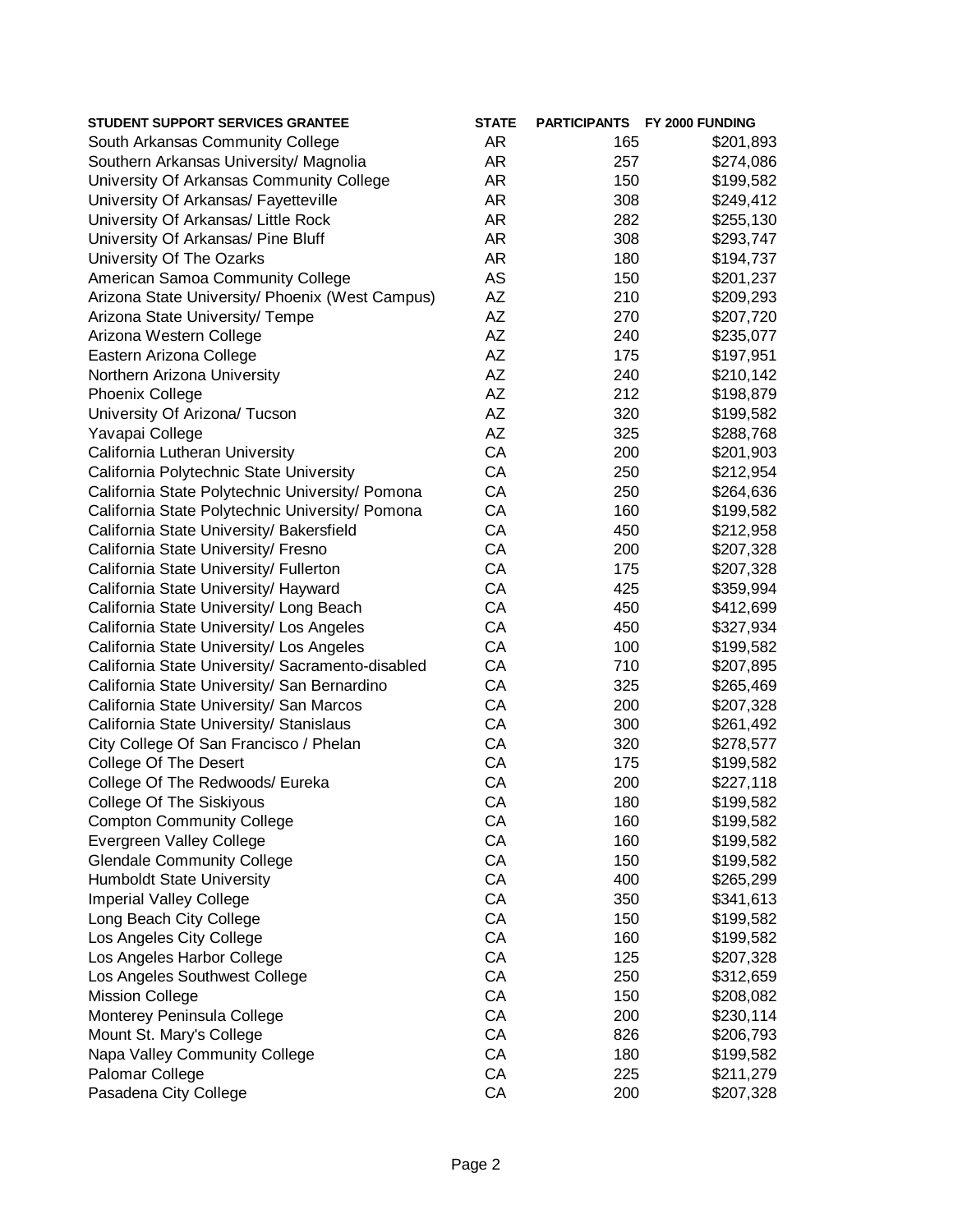| STUDENT SUPPORT SERVICES GRANTEE              | <b>STATE</b> |     | PARTICIPANTS FY 2000 FUNDING |
|-----------------------------------------------|--------------|-----|------------------------------|
| Porterville College                           | CA           | 160 | \$199,582                    |
| San Bernardino Valley College                 | CA           | 200 | \$207,328                    |
| San Diego City College                        | CA           | 200 | \$207,328                    |
| San Diego Mesa College                        | CA           | 530 | \$201,903                    |
| San Diego State University-Disabled           | CA           | 200 | \$199,582                    |
| San Francisco State University                | CA           | 160 | \$199,582                    |
| San Jose City College/ Evergreen Comm Coll    | CA           | 200 | \$207,328                    |
| San Jose State University Foundation          | CA           | 280 | \$308,571                    |
| Santa Ana College                             | CA           | 175 | \$207,328                    |
| Santa Monica Community College                | CA           | 160 | \$199,582                    |
| Shasta College                                | CA           | 175 | \$199,582                    |
| <b>Skyline College</b>                        | CA           | 300 | \$353,561                    |
| Sonoma State University                       | CA           | 350 | \$306,526                    |
| University Of California/ Berkeley            | CA           | 350 | \$356,137                    |
| University Of California/ Berkeley-disabled   | CA           | 250 | \$207,328                    |
| University Of California/ Irvine              | CA           | 500 | \$277,605                    |
| University Of California/ Los Angeles         | CA           | 200 | \$211,829                    |
| University Of California/ San Diego           | CA           | 200 | \$207,328                    |
| University Of The Pacific                     | CA           | 200 | \$201,893                    |
| <b>Victor Valley College</b>                  | CA           | 160 | \$199,582                    |
| <b>West Hills Community College</b>           | CA           | 200 | \$212,990                    |
| Yosemite Community College District/ Modesto  | CA           | 200 | \$199,582                    |
| Colorado Mountain Jr College Dist             | CO           | 150 | \$199,582                    |
| Colorado State University/ Fort Collins       | CO           | 275 | \$268,119                    |
| <b>Community College Of Denver</b>            | CO           | 200 | \$201,903                    |
| Fort Lewis College                            | CO           | 200 | \$201,903                    |
| <b>Lamar Community College</b>                | CO           | 160 | \$209,138                    |
| Metropolitan State College Of Denver          | CO           | 200 | \$201,903                    |
| Northeastern Junior College                   | CO           | 180 | \$199,908                    |
| <b>Pueblo Community College</b>               | CO           | 220 | \$228,758                    |
| <b>Trinidad State Junior College</b>          | CO           | 250 | \$272,626                    |
| University Of Colorado/ Boulder               | CO           | 186 | \$220,080                    |
| University Of Colorado/ Denver                | CO           | 165 | \$201,903                    |
| University Of Northern Colorado               | CO           | 200 | \$228,992                    |
| University Of Southern Colorado               | CO           | 200 | \$213,007                    |
| <b>Fairfield University</b>                   | <b>CT</b>    | 150 | \$199,582                    |
| Housatonic Community-Technical College        | <b>CT</b>    | 350 | \$204,812                    |
| Norwalk Community-Technical College           | <b>CT</b>    | 240 | \$241,023                    |
| University Of Connecticut                     | <b>CT</b>    | 225 | \$207,327                    |
| <b>Howard University</b>                      | DC           | 225 | \$260,833                    |
| University Of DC                              | DC           | 400 | \$393,893                    |
| Delaware Technical & Comm Coll/ Owens Camp    | DE           | 265 | \$207,328                    |
| Delaware Technical & Community College/ Terry | DE           | 200 | \$226,315                    |
| University Of Delaware                        | DE           | 175 | \$206,731                    |
| Bethune-Cookman College                       | <b>FL</b>    | 200 | \$222,361                    |
| <b>Brevard Community College</b>              | FL           | 185 | \$201,753                    |
| <b>Central Florida Community College</b>      | FL.          | 200 | \$224,213                    |
| Daytona Beach Community College               | <b>FL</b>    | 160 | \$223,474                    |
| <b>Edison Community College</b>               | <b>FL</b>    | 200 | \$201,753                    |
| Florida A & M University                      | FL           | 250 | \$220,354                    |
|                                               |              |     |                              |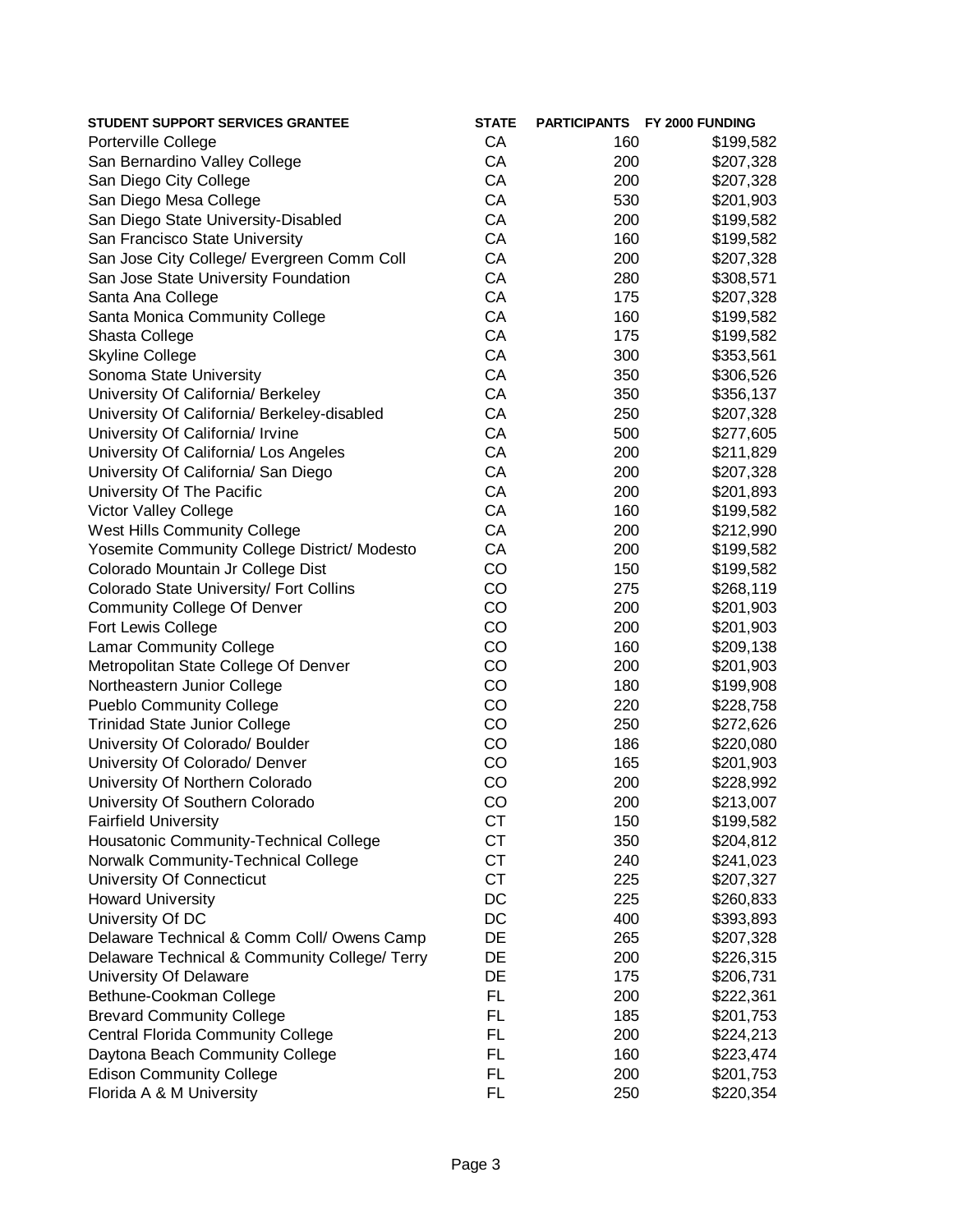| <b>STUDENT SUPPORT SERVICES GRANTEE</b>            | <b>STATE</b> |     | PARTICIPANTS FY 2000 FUNDING |
|----------------------------------------------------|--------------|-----|------------------------------|
| Florida International University                   | <b>FL</b>    | 160 | \$199,282                    |
| <b>Florida Memorial College</b>                    | <b>FL</b>    | 160 | \$212,766                    |
| Gulf Coast Community College/ Panama City          | <b>FL</b>    | 150 | \$203,363                    |
| Hillsborough Community College/ Ybor & Dale        | FL.          | 200 | \$248,383                    |
| Indian River Community College                     | FL.          | 160 | \$199,282                    |
| North Florida Community College                    | <b>FL</b>    | 200 | \$199,432                    |
| Pensacola Junior College                           | FL.          | 225 | \$226,075                    |
| Santa Fe Community College                         | <b>FL</b>    | 200 | \$199,582                    |
| South Florida Community College                    | <b>FL</b>    | 155 | \$205,680                    |
| St. Petersburg Jr College/ Gibbs                   | <b>FL</b>    | 160 | \$199,432                    |
| University Of Miami/ Coral Gables                  | <b>FL</b>    | 160 | \$199,282                    |
| University Of South Florida/ Tampa                 | FL.          | 220 | \$205,318                    |
| University Of West Florida                         | <b>FL</b>    | 250 | \$207,224                    |
| Valencia Community College/ Central                | <b>FL</b>    | 200 | \$199,282                    |
| Abraham Baldwin Agricultural College               | GA           | 165 | \$204,150                    |
| Andrew College                                     | GA           | 150 | \$198,175                    |
| Atlanta Metropolitan College                       | GA           | 250 | \$242,219                    |
| Georgia Southwestern State University              | GA           | 155 | \$204,157                    |
| Georgia State University/ Main                     | GA           | 200 | \$207,332                    |
| Macon College                                      | GA           | 180 | \$207,328                    |
| <b>Mercer University</b>                           | GA           | 150 | \$213,170                    |
| Morehouse College                                  | GA           | 175 | \$199,582                    |
| Morris Brown College                               | GA           | 250 | \$254,310                    |
| Paine College                                      | GA           | 130 | \$184,390                    |
| Savannah State University                          | GA           | 175 | \$207,328                    |
| Savannah Technical Institute                       | GA           | 140 | \$202,353                    |
| South Georgia College                              | GA           | 175 | \$235,545                    |
| <b>Thomas College</b>                              | GA           | 155 | \$207,327                    |
| <b>Guam Community College</b>                      | GU           | 100 | \$208,983                    |
| University Of Guam                                 | GU           | 90  | \$201,237                    |
| Chaminade University/ Honolulu                     | HI           | 300 | \$253,946                    |
| University Of Hawaii/ Hilo                         | HI           | 206 | \$203,914                    |
| University Of Hawaii/ Kapi'olani Community College | HI           | 206 | \$229,402                    |
| University Of Hawaii/ Manoa                        | HI           | 308 | \$301,429                    |
| University Of Hawaii/ Windward Community College   | HI           | 216 | \$263,423                    |
| <b>Briar Cliff College</b>                         | IA           | 200 | \$231,748                    |
| <b>Central College</b>                             | IA           | 200 | \$201,903                    |
| Coe College                                        | IA           | 210 | \$201,903                    |
| Des Moines Area Community College                  | IA           | 200 | \$233,602                    |
| Eastern Iowa Community College District            | IA           | 175 | \$211,432                    |
| <b>Graceland College</b>                           | IA           | 155 | \$207,328                    |
| Indian Hills Community College                     | IA           | 215 | \$201,625                    |
| Iowa Lakes Community College                       | IA           | 200 | \$199,582                    |
| Iowa State University                              | IA           | 250 | \$235,637                    |
| Iowa Western Community College                     | IA           | 175 | \$201,903                    |
| <b>Kirkwood Community College</b>                  | IA           | 175 | \$201,903                    |
| Luther College                                     | IA           | 150 | \$201,903                    |
| North Iowa Area Community College                  | IA           | 200 | \$207,328                    |
| Southeastern Community College                     | IA           | 250 | \$252,622                    |
| Southwestern Community College                     | IA           | 175 | \$192,715                    |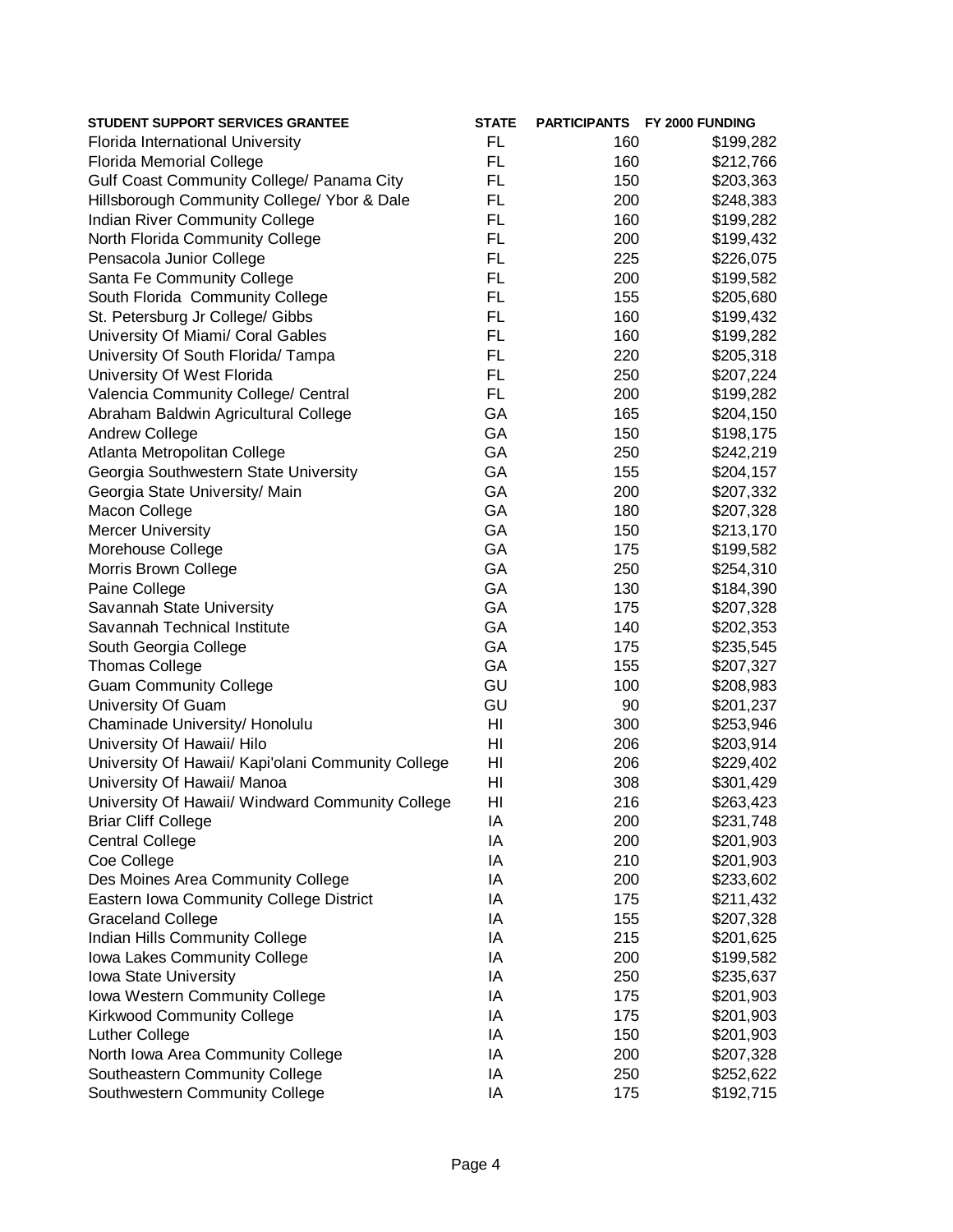| <b>STUDENT SUPPORT SERVICES GRANTEE</b>        | <b>STATE</b> |     | PARTICIPANTS FY 2000 FUNDING |
|------------------------------------------------|--------------|-----|------------------------------|
| University Of Iowa                             | IA           | 400 | \$272,481                    |
| University Of Northern Iowa                    | IA           | 200 | \$222,048                    |
| Western Iowa Tech Community College            | ΙA           | 175 | \$199,582                    |
| <b>Boise State University</b>                  | ID           | 170 | \$237,551                    |
| Idaho State University/ Pocatello              | ID           | 250 | \$209,180                    |
| Lewis Clark State College/ Lewiston            | ID           | 135 | \$231,161                    |
| University Of Idaho/ Moscow                    | ID           | 200 | \$230,879                    |
| <b>Black Hawk College</b>                      | IL           | 240 | \$229,090                    |
| <b>Chicago State University</b>                | IL           | 210 | \$207,537                    |
| Columbia College/ Chicago                      | IL           | 150 | \$199,582                    |
| Danville Area Community College                | IL           | 150 | \$199,582                    |
| <b>Depaul University</b>                       | IL           | 180 | \$199,582                    |
| <b>Eastern Illinois University</b>             | IL           | 175 | \$199,582                    |
| <b>Elgin Community College</b>                 | IL           | 500 | \$299,665                    |
| <b>Governors State University</b>              | IL           | 150 | \$214,882                    |
| <b>Highland Community College</b>              | IL           | 325 | \$207,328                    |
| Illinois Central College/ Peoria & East Peoria | IL           | 230 | \$252,830                    |
| Illinois Eastern Community Colleges            | IL           | 190 | \$207,328                    |
| <b>Illinois State University</b>               | IL           | 225 | \$201,903                    |
| Illinois Valley Community College              | IL           | 150 | \$199,582                    |
| John A. Logan College                          | IL           | 200 | \$213,153                    |
| John Wood Community College                    | IL           | 150 | \$223,679                    |
| Joliet Junior College                          | IL           | 200 | \$268,863                    |
| Kankakee Community College                     | IL           | 150 | \$199,582                    |
| Kaskaskia College                              | IL           | 150 | \$199,582                    |
| <b>Knox College</b>                            | IL           | 150 | \$214,801                    |
| Lewis And Clark Community College              | IL           | 225 | \$222,635                    |
| Northeastern Illinois University               | IL           | 300 | \$200,425                    |
| Northern Illinois University                   | IL           | 300 | \$248,340                    |
| <b>Oakton Community College</b>                | IL           | 207 | \$207,665                    |
| Parkland College                               | IL           | 180 | \$199,582                    |
| Rend Lake College                              | IL           | 150 | \$189,309                    |
| <b>Richland Community College</b>              | IL           | 150 | \$199,465                    |
| Robert Morris College/ Chicago                 | IL           | 160 | \$199,582                    |
| <b>Roosevelt University</b>                    | IL           | 250 | \$252,004                    |
| Saint Augustine's College                      | IL           | 200 | \$214,595                    |
| Saint Xavier University                        | IL           | 203 | \$207,328                    |
| Sauk Valley Community College                  | IL           | 200 | \$201,901                    |
| <b>Shawnee Community College</b>               | IL           | 191 | \$201,903                    |
| South Suburban College                         | IL           | 220 | \$224,344                    |
| Southeastern Illinois College                  | IL           | 165 | \$207,073                    |
| Southern Illinois University/ Carbondale       | IL           | 150 | \$199,582                    |
| Southern Illinois University/ Edwardsville     | IL           | 390 | \$247,777                    |
| University Of Illinois/ Chicago                | IL           | 150 | \$204,332                    |
| University Of Illinois/ Urbana-Champaign       | IL           | 225 | \$201,903                    |
| <b>Waubonsee Community College</b>             | IL           | 200 |                              |
| Wm Rainey Harper College                       | IL           | 150 | \$207,328<br>\$199,582       |
| Indiana Institute Of Technology                | IN           | 110 |                              |
| Indiana State University                       | IN           | 400 | \$142,532<br>\$227,458       |
| Indiana University/ Bloomington                | IN           | 625 |                              |
|                                                |              |     | \$316,271                    |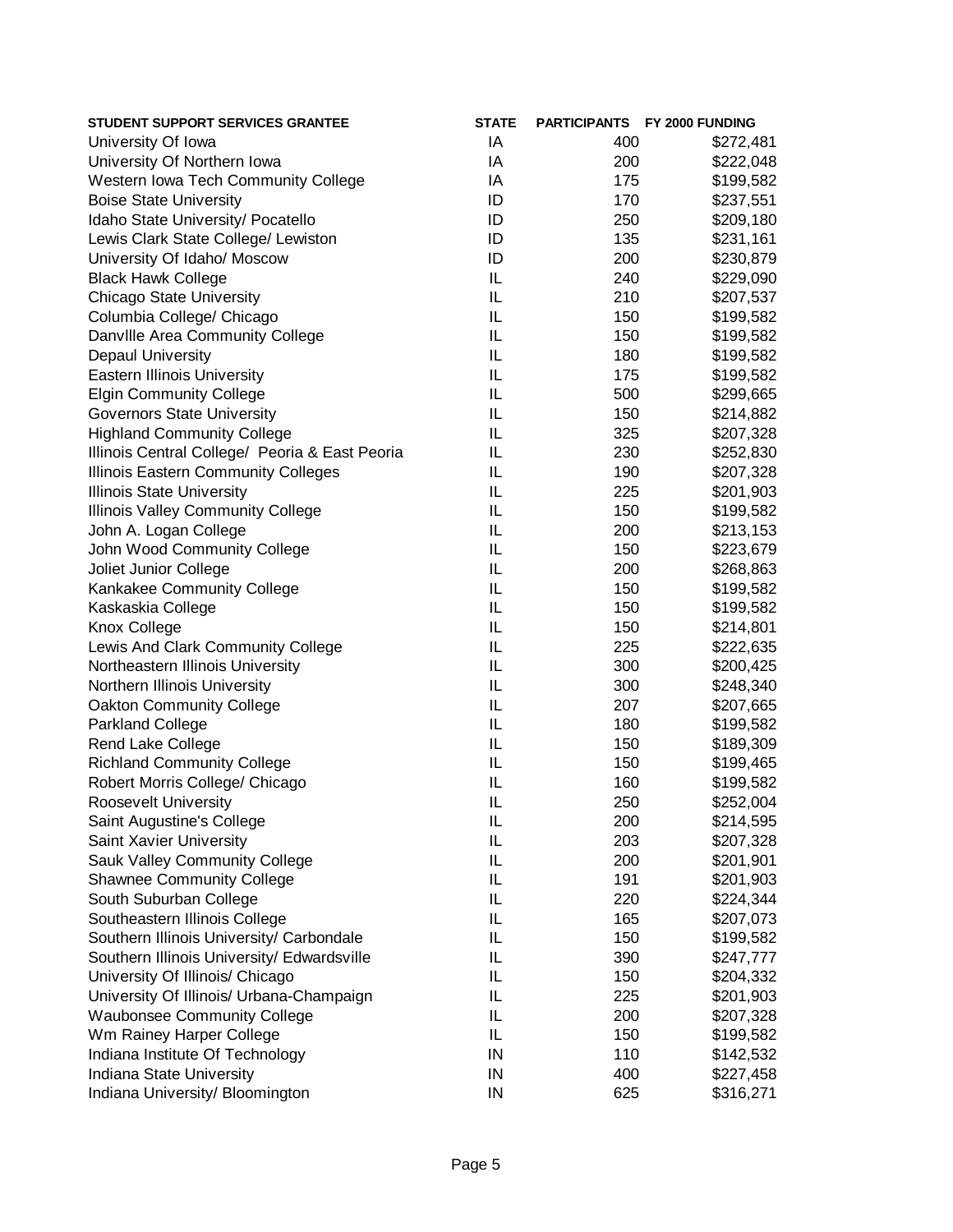| <b>STUDENT SUPPORT SERVICES GRANTEE</b>        | <b>STATE</b> |     | PARTICIPANTS FY 2000 FUNDING |
|------------------------------------------------|--------------|-----|------------------------------|
| Indiana University/ East                       | IN           | 200 | \$199,582                    |
| Indiana University/ Northwest                  | IN           | 300 | \$225,467                    |
| Indiana University/ Purdue Univ (Indianapolis) | IN           | 175 | \$195,001                    |
| Indiana Wesleyan University                    | IN           | 160 | \$212,889                    |
| <b>Oakland City University</b>                 | IN           | 225 | \$199,582                    |
| Purdue University/ Calumet                     | IN           | 350 | \$296,600                    |
| Purdue University/ North Central               | IN           | 195 | \$221,136                    |
| Purdue University/ West Lafayette              | IN           | 330 | \$278,246                    |
| <b>Vincennes University</b>                    | IN           | 255 | \$239,028                    |
| <b>Barton County Community College</b>         | KS           | 200 | \$219,065                    |
| <b>Colby Community College</b>                 | KS           | 200 | \$189,910                    |
| <b>Cowley County Community College</b>         | KS           | 150 | \$199,582                    |
| Dodge City Community College                   | KS           | 160 | \$199,582                    |
| Donnelly College                               | KS           | 300 | \$206,313                    |
| <b>Emporia State University</b>                | KS           | 165 | \$201,903                    |
| Fort Scott Community College                   | KS           | 200 | \$199,582                    |
| <b>Garden City Community College</b>           | KS           | 185 | \$201,903                    |
| Highland Community College/ Doniphan           | KS           | 200 | \$201,903                    |
| <b>Hutchinson Community College</b>            | KS           | 350 | \$286,349                    |
| Independence Community College                 | KS           | 180 | \$204,729                    |
| Kansas State University/ Manhattan             | KS           | 300 | \$204,637                    |
| Labette Community College                      | KS           | 150 | \$216,311                    |
| Neosho County Community College                | KS           | 150 | \$199,582                    |
| University Of Kansas/ Lawrence                 | KS           | 250 | \$202,572                    |
| Wichita State University                       | KS           | 250 | \$296,113                    |
| <b>Ashland Community College</b>               | KY           | 160 | \$201,903                    |
| <b>Brescia College</b>                         | KY           | 150 | \$199,582                    |
| Eastern Kentucky University                    | KY           | 206 | \$239,667                    |
| Elizabethtown Community College                | KY           | 150 | \$199,582                    |
| <b>Hazard Community College</b>                | KY           | 200 | \$230,257                    |
| Jefferson Community College                    | KY           | 206 | \$226,500                    |
| Madisonville Community College                 | KY           | 155 | \$199,582                    |
| Morehead State University                      | KY           | 221 | \$234,493                    |
| Murray State University                        | KY           | 186 | \$205,814                    |
| Northern Kentucky University                   | KY           | 232 | \$241,763                    |
| <b>Paducah Community College</b>               | KY           | 206 | \$210,190                    |
| <b>Somerset Community College</b>              | KY           | 206 | \$207,328                    |
| <b>Union College</b>                           | KY           | 175 | \$207,328                    |
| University Of Kentucky/ Hopkinsville Comm Coll | KY           | 206 | \$201,569                    |
| University Of Kentucky/ Lexington              | KY           | 160 | \$207,328                    |
| University Of Kentucky/ Southeast Comm Coll    | KY           | 124 | \$213,241                    |
| Western Kentucky University                    | KY           | 250 | \$207,328                    |
| <b>Dillard University</b>                      | LA           | 300 | \$281,355                    |
| <b>Grambling State University</b>              | LA           | 250 | \$264,905                    |
| Louisiana State University/ Baton Rouge        | LA           | 270 | \$297,559                    |
| Louisiana State University/ Eunice             | LA           | 400 |                              |
| <b>Nicholls State University</b>               | LA           | 450 | \$331,331<br>\$387,551       |
| Northwestern State University                  | LA           | 350 |                              |
| Southeastern Louisiana University              | LA           | 250 | \$287,332<br>\$235,411       |
|                                                | LA           |     | \$307,494                    |
| Southern University/ Baton Rouge               |              | 350 |                              |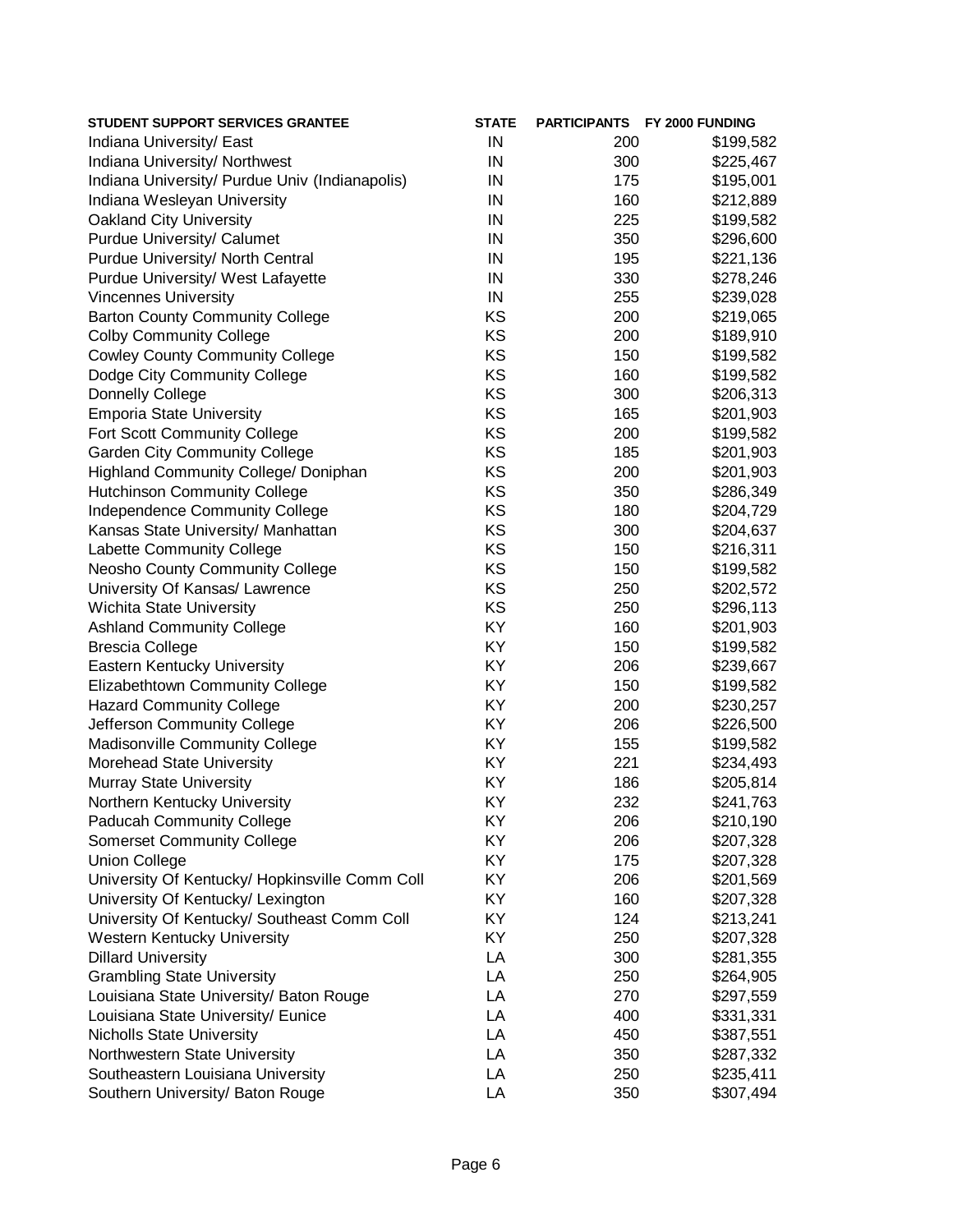| LA<br>Southern University/ New Orleans<br>350<br>\$397,775<br>Southern University/ Shreveport<br>LA<br>250<br>\$260,046<br>LA<br>University Of New Orleans<br>180<br>\$207,330<br>LA<br>430<br>University Of Southwestern Louisiana<br>\$441,387<br>MA<br><b>Boston College</b><br>212<br>\$201,714<br>MA<br>135<br><b>Brandeis University</b><br>\$207,329<br>MA<br>400<br><b>Bristol Community College</b><br>\$336,263<br>Bunker Hill Comty College/ Boston Chelsea<br>MA<br>175<br>\$201,713<br>MA<br><b>Cape Cod Community College</b><br>175<br>\$201,899<br><b>Fitchburg State College</b><br>MA<br>160<br>\$199,582<br>MA<br><b>Holyoke Community College</b><br>215<br>\$242,730<br>MA<br>Massasoit Community College/ Brocton/ Canton<br>129<br>\$199,582<br>MA<br>Middlesex Community College/ Lowell<br>200<br>\$220,916<br>MA<br>200<br>Mount Wachusett Community College<br>\$268,953<br>MA<br>North Adams State College<br>200<br>\$199,582<br>MA<br>North Shore Community College<br>375<br>\$377,655<br>MA<br>Northern Essex Community College<br>250<br>\$259,993<br>MA<br>Salem State College<br>310<br>\$321,201<br>MA<br><b>Springfield Technical Community College</b><br>240<br>\$210,559<br>MA<br>200<br>University Of Massachusetts/ Boston<br>\$304,642<br>MA<br>University Of Massachusetts/ Dartmouth<br>300<br>\$287,613<br><b>Westfield State College</b><br>MA<br>160<br>\$205,914<br><b>Baltimore City Community College</b><br>MD<br>200<br>\$238,166<br>MD<br><b>Bowie State University</b><br>257<br>\$212,442<br>MD<br><b>Catonsville Community College</b><br>200<br>\$228,279<br>MD<br>210<br>Chesapeake College<br>\$227,724<br><b>MD</b><br>Coppin State College<br>160<br>\$201,668<br><b>MD</b><br><b>Essex Community College</b><br>165<br>\$201,823<br><b>Frostburg State University</b><br><b>MD</b><br>275<br>\$236,364<br><b>MD</b><br><b>Howard Community College</b><br>225<br>\$268,254<br><b>MD</b><br>275<br><b>Prince George's Community College</b><br>\$252,640<br><b>MD</b><br>Sojourner-douglass College<br>130<br>\$199,582<br>University Of Maryland/ Baltimore County<br><b>MD</b><br>270<br>\$264,289<br>University Of Maryland/ College Park<br><b>MD</b><br>350<br>\$281,254<br><b>MD</b><br>University Of Maryland/ Eastern Shore<br>232<br>\$213,170<br>ME<br><b>Central Maine Technical College</b><br>150<br>\$199,582<br>ME<br>Kennebec Valley Technical College<br>175<br>\$201,903<br>ME<br>University Of Maine/ Augusta (Uma)<br>360<br>\$344,921<br>ME<br>University Of Maine/ Farmington<br>189<br>\$201,903<br>ME<br>University Of Maine/ Fort Kent<br>140<br>\$204,352<br>ME<br>University Of Maine/ Orono<br>425<br>\$399,677<br>ME<br>University Of Maine/ Presque Isle<br>180<br>\$213,778<br>MH<br>College Of The Marshall Islands<br>225<br>\$208,983<br>MI<br><b>Adrian College</b><br>126<br>\$201,903<br>MI<br><b>Alpena Community College</b><br>155<br>\$226,523<br>Aquinas College<br>MI<br>125<br>\$150,856<br>Bay De Noc Community College<br>MI<br>150<br>\$207,344<br><b>Grand Rapids Community College</b><br>MI<br>250<br>\$291,435<br><b>Grand Valley State University</b><br>MI<br>215<br>\$221,874<br><b>Kellogg Community College</b><br>MI<br>250<br>\$251,257 | <b>STUDENT SUPPORT SERVICES GRANTEE</b> | <b>STATE</b> | <b>PARTICIPANTS FY 2000 FUNDING</b> |
|-----------------------------------------------------------------------------------------------------------------------------------------------------------------------------------------------------------------------------------------------------------------------------------------------------------------------------------------------------------------------------------------------------------------------------------------------------------------------------------------------------------------------------------------------------------------------------------------------------------------------------------------------------------------------------------------------------------------------------------------------------------------------------------------------------------------------------------------------------------------------------------------------------------------------------------------------------------------------------------------------------------------------------------------------------------------------------------------------------------------------------------------------------------------------------------------------------------------------------------------------------------------------------------------------------------------------------------------------------------------------------------------------------------------------------------------------------------------------------------------------------------------------------------------------------------------------------------------------------------------------------------------------------------------------------------------------------------------------------------------------------------------------------------------------------------------------------------------------------------------------------------------------------------------------------------------------------------------------------------------------------------------------------------------------------------------------------------------------------------------------------------------------------------------------------------------------------------------------------------------------------------------------------------------------------------------------------------------------------------------------------------------------------------------------------------------------------------------------------------------------------------------------------------------------------------------------------------------------------------------------------------------------------------------------------------------------------------------------------------------------------------------------------------------------------------------------------------------------------------------------------------------------------------------------------------------------------------------------------------------------------------------------------------------------------------------------------------------------------------------------------------------------------------------------------------------------------------------------------------------------------------------|-----------------------------------------|--------------|-------------------------------------|
|                                                                                                                                                                                                                                                                                                                                                                                                                                                                                                                                                                                                                                                                                                                                                                                                                                                                                                                                                                                                                                                                                                                                                                                                                                                                                                                                                                                                                                                                                                                                                                                                                                                                                                                                                                                                                                                                                                                                                                                                                                                                                                                                                                                                                                                                                                                                                                                                                                                                                                                                                                                                                                                                                                                                                                                                                                                                                                                                                                                                                                                                                                                                                                                                                                                                 |                                         |              |                                     |
|                                                                                                                                                                                                                                                                                                                                                                                                                                                                                                                                                                                                                                                                                                                                                                                                                                                                                                                                                                                                                                                                                                                                                                                                                                                                                                                                                                                                                                                                                                                                                                                                                                                                                                                                                                                                                                                                                                                                                                                                                                                                                                                                                                                                                                                                                                                                                                                                                                                                                                                                                                                                                                                                                                                                                                                                                                                                                                                                                                                                                                                                                                                                                                                                                                                                 |                                         |              |                                     |
|                                                                                                                                                                                                                                                                                                                                                                                                                                                                                                                                                                                                                                                                                                                                                                                                                                                                                                                                                                                                                                                                                                                                                                                                                                                                                                                                                                                                                                                                                                                                                                                                                                                                                                                                                                                                                                                                                                                                                                                                                                                                                                                                                                                                                                                                                                                                                                                                                                                                                                                                                                                                                                                                                                                                                                                                                                                                                                                                                                                                                                                                                                                                                                                                                                                                 |                                         |              |                                     |
|                                                                                                                                                                                                                                                                                                                                                                                                                                                                                                                                                                                                                                                                                                                                                                                                                                                                                                                                                                                                                                                                                                                                                                                                                                                                                                                                                                                                                                                                                                                                                                                                                                                                                                                                                                                                                                                                                                                                                                                                                                                                                                                                                                                                                                                                                                                                                                                                                                                                                                                                                                                                                                                                                                                                                                                                                                                                                                                                                                                                                                                                                                                                                                                                                                                                 |                                         |              |                                     |
|                                                                                                                                                                                                                                                                                                                                                                                                                                                                                                                                                                                                                                                                                                                                                                                                                                                                                                                                                                                                                                                                                                                                                                                                                                                                                                                                                                                                                                                                                                                                                                                                                                                                                                                                                                                                                                                                                                                                                                                                                                                                                                                                                                                                                                                                                                                                                                                                                                                                                                                                                                                                                                                                                                                                                                                                                                                                                                                                                                                                                                                                                                                                                                                                                                                                 |                                         |              |                                     |
|                                                                                                                                                                                                                                                                                                                                                                                                                                                                                                                                                                                                                                                                                                                                                                                                                                                                                                                                                                                                                                                                                                                                                                                                                                                                                                                                                                                                                                                                                                                                                                                                                                                                                                                                                                                                                                                                                                                                                                                                                                                                                                                                                                                                                                                                                                                                                                                                                                                                                                                                                                                                                                                                                                                                                                                                                                                                                                                                                                                                                                                                                                                                                                                                                                                                 |                                         |              |                                     |
|                                                                                                                                                                                                                                                                                                                                                                                                                                                                                                                                                                                                                                                                                                                                                                                                                                                                                                                                                                                                                                                                                                                                                                                                                                                                                                                                                                                                                                                                                                                                                                                                                                                                                                                                                                                                                                                                                                                                                                                                                                                                                                                                                                                                                                                                                                                                                                                                                                                                                                                                                                                                                                                                                                                                                                                                                                                                                                                                                                                                                                                                                                                                                                                                                                                                 |                                         |              |                                     |
|                                                                                                                                                                                                                                                                                                                                                                                                                                                                                                                                                                                                                                                                                                                                                                                                                                                                                                                                                                                                                                                                                                                                                                                                                                                                                                                                                                                                                                                                                                                                                                                                                                                                                                                                                                                                                                                                                                                                                                                                                                                                                                                                                                                                                                                                                                                                                                                                                                                                                                                                                                                                                                                                                                                                                                                                                                                                                                                                                                                                                                                                                                                                                                                                                                                                 |                                         |              |                                     |
|                                                                                                                                                                                                                                                                                                                                                                                                                                                                                                                                                                                                                                                                                                                                                                                                                                                                                                                                                                                                                                                                                                                                                                                                                                                                                                                                                                                                                                                                                                                                                                                                                                                                                                                                                                                                                                                                                                                                                                                                                                                                                                                                                                                                                                                                                                                                                                                                                                                                                                                                                                                                                                                                                                                                                                                                                                                                                                                                                                                                                                                                                                                                                                                                                                                                 |                                         |              |                                     |
|                                                                                                                                                                                                                                                                                                                                                                                                                                                                                                                                                                                                                                                                                                                                                                                                                                                                                                                                                                                                                                                                                                                                                                                                                                                                                                                                                                                                                                                                                                                                                                                                                                                                                                                                                                                                                                                                                                                                                                                                                                                                                                                                                                                                                                                                                                                                                                                                                                                                                                                                                                                                                                                                                                                                                                                                                                                                                                                                                                                                                                                                                                                                                                                                                                                                 |                                         |              |                                     |
|                                                                                                                                                                                                                                                                                                                                                                                                                                                                                                                                                                                                                                                                                                                                                                                                                                                                                                                                                                                                                                                                                                                                                                                                                                                                                                                                                                                                                                                                                                                                                                                                                                                                                                                                                                                                                                                                                                                                                                                                                                                                                                                                                                                                                                                                                                                                                                                                                                                                                                                                                                                                                                                                                                                                                                                                                                                                                                                                                                                                                                                                                                                                                                                                                                                                 |                                         |              |                                     |
|                                                                                                                                                                                                                                                                                                                                                                                                                                                                                                                                                                                                                                                                                                                                                                                                                                                                                                                                                                                                                                                                                                                                                                                                                                                                                                                                                                                                                                                                                                                                                                                                                                                                                                                                                                                                                                                                                                                                                                                                                                                                                                                                                                                                                                                                                                                                                                                                                                                                                                                                                                                                                                                                                                                                                                                                                                                                                                                                                                                                                                                                                                                                                                                                                                                                 |                                         |              |                                     |
|                                                                                                                                                                                                                                                                                                                                                                                                                                                                                                                                                                                                                                                                                                                                                                                                                                                                                                                                                                                                                                                                                                                                                                                                                                                                                                                                                                                                                                                                                                                                                                                                                                                                                                                                                                                                                                                                                                                                                                                                                                                                                                                                                                                                                                                                                                                                                                                                                                                                                                                                                                                                                                                                                                                                                                                                                                                                                                                                                                                                                                                                                                                                                                                                                                                                 |                                         |              |                                     |
|                                                                                                                                                                                                                                                                                                                                                                                                                                                                                                                                                                                                                                                                                                                                                                                                                                                                                                                                                                                                                                                                                                                                                                                                                                                                                                                                                                                                                                                                                                                                                                                                                                                                                                                                                                                                                                                                                                                                                                                                                                                                                                                                                                                                                                                                                                                                                                                                                                                                                                                                                                                                                                                                                                                                                                                                                                                                                                                                                                                                                                                                                                                                                                                                                                                                 |                                         |              |                                     |
|                                                                                                                                                                                                                                                                                                                                                                                                                                                                                                                                                                                                                                                                                                                                                                                                                                                                                                                                                                                                                                                                                                                                                                                                                                                                                                                                                                                                                                                                                                                                                                                                                                                                                                                                                                                                                                                                                                                                                                                                                                                                                                                                                                                                                                                                                                                                                                                                                                                                                                                                                                                                                                                                                                                                                                                                                                                                                                                                                                                                                                                                                                                                                                                                                                                                 |                                         |              |                                     |
|                                                                                                                                                                                                                                                                                                                                                                                                                                                                                                                                                                                                                                                                                                                                                                                                                                                                                                                                                                                                                                                                                                                                                                                                                                                                                                                                                                                                                                                                                                                                                                                                                                                                                                                                                                                                                                                                                                                                                                                                                                                                                                                                                                                                                                                                                                                                                                                                                                                                                                                                                                                                                                                                                                                                                                                                                                                                                                                                                                                                                                                                                                                                                                                                                                                                 |                                         |              |                                     |
|                                                                                                                                                                                                                                                                                                                                                                                                                                                                                                                                                                                                                                                                                                                                                                                                                                                                                                                                                                                                                                                                                                                                                                                                                                                                                                                                                                                                                                                                                                                                                                                                                                                                                                                                                                                                                                                                                                                                                                                                                                                                                                                                                                                                                                                                                                                                                                                                                                                                                                                                                                                                                                                                                                                                                                                                                                                                                                                                                                                                                                                                                                                                                                                                                                                                 |                                         |              |                                     |
|                                                                                                                                                                                                                                                                                                                                                                                                                                                                                                                                                                                                                                                                                                                                                                                                                                                                                                                                                                                                                                                                                                                                                                                                                                                                                                                                                                                                                                                                                                                                                                                                                                                                                                                                                                                                                                                                                                                                                                                                                                                                                                                                                                                                                                                                                                                                                                                                                                                                                                                                                                                                                                                                                                                                                                                                                                                                                                                                                                                                                                                                                                                                                                                                                                                                 |                                         |              |                                     |
|                                                                                                                                                                                                                                                                                                                                                                                                                                                                                                                                                                                                                                                                                                                                                                                                                                                                                                                                                                                                                                                                                                                                                                                                                                                                                                                                                                                                                                                                                                                                                                                                                                                                                                                                                                                                                                                                                                                                                                                                                                                                                                                                                                                                                                                                                                                                                                                                                                                                                                                                                                                                                                                                                                                                                                                                                                                                                                                                                                                                                                                                                                                                                                                                                                                                 |                                         |              |                                     |
|                                                                                                                                                                                                                                                                                                                                                                                                                                                                                                                                                                                                                                                                                                                                                                                                                                                                                                                                                                                                                                                                                                                                                                                                                                                                                                                                                                                                                                                                                                                                                                                                                                                                                                                                                                                                                                                                                                                                                                                                                                                                                                                                                                                                                                                                                                                                                                                                                                                                                                                                                                                                                                                                                                                                                                                                                                                                                                                                                                                                                                                                                                                                                                                                                                                                 |                                         |              |                                     |
|                                                                                                                                                                                                                                                                                                                                                                                                                                                                                                                                                                                                                                                                                                                                                                                                                                                                                                                                                                                                                                                                                                                                                                                                                                                                                                                                                                                                                                                                                                                                                                                                                                                                                                                                                                                                                                                                                                                                                                                                                                                                                                                                                                                                                                                                                                                                                                                                                                                                                                                                                                                                                                                                                                                                                                                                                                                                                                                                                                                                                                                                                                                                                                                                                                                                 |                                         |              |                                     |
|                                                                                                                                                                                                                                                                                                                                                                                                                                                                                                                                                                                                                                                                                                                                                                                                                                                                                                                                                                                                                                                                                                                                                                                                                                                                                                                                                                                                                                                                                                                                                                                                                                                                                                                                                                                                                                                                                                                                                                                                                                                                                                                                                                                                                                                                                                                                                                                                                                                                                                                                                                                                                                                                                                                                                                                                                                                                                                                                                                                                                                                                                                                                                                                                                                                                 |                                         |              |                                     |
|                                                                                                                                                                                                                                                                                                                                                                                                                                                                                                                                                                                                                                                                                                                                                                                                                                                                                                                                                                                                                                                                                                                                                                                                                                                                                                                                                                                                                                                                                                                                                                                                                                                                                                                                                                                                                                                                                                                                                                                                                                                                                                                                                                                                                                                                                                                                                                                                                                                                                                                                                                                                                                                                                                                                                                                                                                                                                                                                                                                                                                                                                                                                                                                                                                                                 |                                         |              |                                     |
|                                                                                                                                                                                                                                                                                                                                                                                                                                                                                                                                                                                                                                                                                                                                                                                                                                                                                                                                                                                                                                                                                                                                                                                                                                                                                                                                                                                                                                                                                                                                                                                                                                                                                                                                                                                                                                                                                                                                                                                                                                                                                                                                                                                                                                                                                                                                                                                                                                                                                                                                                                                                                                                                                                                                                                                                                                                                                                                                                                                                                                                                                                                                                                                                                                                                 |                                         |              |                                     |
|                                                                                                                                                                                                                                                                                                                                                                                                                                                                                                                                                                                                                                                                                                                                                                                                                                                                                                                                                                                                                                                                                                                                                                                                                                                                                                                                                                                                                                                                                                                                                                                                                                                                                                                                                                                                                                                                                                                                                                                                                                                                                                                                                                                                                                                                                                                                                                                                                                                                                                                                                                                                                                                                                                                                                                                                                                                                                                                                                                                                                                                                                                                                                                                                                                                                 |                                         |              |                                     |
|                                                                                                                                                                                                                                                                                                                                                                                                                                                                                                                                                                                                                                                                                                                                                                                                                                                                                                                                                                                                                                                                                                                                                                                                                                                                                                                                                                                                                                                                                                                                                                                                                                                                                                                                                                                                                                                                                                                                                                                                                                                                                                                                                                                                                                                                                                                                                                                                                                                                                                                                                                                                                                                                                                                                                                                                                                                                                                                                                                                                                                                                                                                                                                                                                                                                 |                                         |              |                                     |
|                                                                                                                                                                                                                                                                                                                                                                                                                                                                                                                                                                                                                                                                                                                                                                                                                                                                                                                                                                                                                                                                                                                                                                                                                                                                                                                                                                                                                                                                                                                                                                                                                                                                                                                                                                                                                                                                                                                                                                                                                                                                                                                                                                                                                                                                                                                                                                                                                                                                                                                                                                                                                                                                                                                                                                                                                                                                                                                                                                                                                                                                                                                                                                                                                                                                 |                                         |              |                                     |
|                                                                                                                                                                                                                                                                                                                                                                                                                                                                                                                                                                                                                                                                                                                                                                                                                                                                                                                                                                                                                                                                                                                                                                                                                                                                                                                                                                                                                                                                                                                                                                                                                                                                                                                                                                                                                                                                                                                                                                                                                                                                                                                                                                                                                                                                                                                                                                                                                                                                                                                                                                                                                                                                                                                                                                                                                                                                                                                                                                                                                                                                                                                                                                                                                                                                 |                                         |              |                                     |
|                                                                                                                                                                                                                                                                                                                                                                                                                                                                                                                                                                                                                                                                                                                                                                                                                                                                                                                                                                                                                                                                                                                                                                                                                                                                                                                                                                                                                                                                                                                                                                                                                                                                                                                                                                                                                                                                                                                                                                                                                                                                                                                                                                                                                                                                                                                                                                                                                                                                                                                                                                                                                                                                                                                                                                                                                                                                                                                                                                                                                                                                                                                                                                                                                                                                 |                                         |              |                                     |
|                                                                                                                                                                                                                                                                                                                                                                                                                                                                                                                                                                                                                                                                                                                                                                                                                                                                                                                                                                                                                                                                                                                                                                                                                                                                                                                                                                                                                                                                                                                                                                                                                                                                                                                                                                                                                                                                                                                                                                                                                                                                                                                                                                                                                                                                                                                                                                                                                                                                                                                                                                                                                                                                                                                                                                                                                                                                                                                                                                                                                                                                                                                                                                                                                                                                 |                                         |              |                                     |
|                                                                                                                                                                                                                                                                                                                                                                                                                                                                                                                                                                                                                                                                                                                                                                                                                                                                                                                                                                                                                                                                                                                                                                                                                                                                                                                                                                                                                                                                                                                                                                                                                                                                                                                                                                                                                                                                                                                                                                                                                                                                                                                                                                                                                                                                                                                                                                                                                                                                                                                                                                                                                                                                                                                                                                                                                                                                                                                                                                                                                                                                                                                                                                                                                                                                 |                                         |              |                                     |
|                                                                                                                                                                                                                                                                                                                                                                                                                                                                                                                                                                                                                                                                                                                                                                                                                                                                                                                                                                                                                                                                                                                                                                                                                                                                                                                                                                                                                                                                                                                                                                                                                                                                                                                                                                                                                                                                                                                                                                                                                                                                                                                                                                                                                                                                                                                                                                                                                                                                                                                                                                                                                                                                                                                                                                                                                                                                                                                                                                                                                                                                                                                                                                                                                                                                 |                                         |              |                                     |
|                                                                                                                                                                                                                                                                                                                                                                                                                                                                                                                                                                                                                                                                                                                                                                                                                                                                                                                                                                                                                                                                                                                                                                                                                                                                                                                                                                                                                                                                                                                                                                                                                                                                                                                                                                                                                                                                                                                                                                                                                                                                                                                                                                                                                                                                                                                                                                                                                                                                                                                                                                                                                                                                                                                                                                                                                                                                                                                                                                                                                                                                                                                                                                                                                                                                 |                                         |              |                                     |
|                                                                                                                                                                                                                                                                                                                                                                                                                                                                                                                                                                                                                                                                                                                                                                                                                                                                                                                                                                                                                                                                                                                                                                                                                                                                                                                                                                                                                                                                                                                                                                                                                                                                                                                                                                                                                                                                                                                                                                                                                                                                                                                                                                                                                                                                                                                                                                                                                                                                                                                                                                                                                                                                                                                                                                                                                                                                                                                                                                                                                                                                                                                                                                                                                                                                 |                                         |              |                                     |
|                                                                                                                                                                                                                                                                                                                                                                                                                                                                                                                                                                                                                                                                                                                                                                                                                                                                                                                                                                                                                                                                                                                                                                                                                                                                                                                                                                                                                                                                                                                                                                                                                                                                                                                                                                                                                                                                                                                                                                                                                                                                                                                                                                                                                                                                                                                                                                                                                                                                                                                                                                                                                                                                                                                                                                                                                                                                                                                                                                                                                                                                                                                                                                                                                                                                 |                                         |              |                                     |
|                                                                                                                                                                                                                                                                                                                                                                                                                                                                                                                                                                                                                                                                                                                                                                                                                                                                                                                                                                                                                                                                                                                                                                                                                                                                                                                                                                                                                                                                                                                                                                                                                                                                                                                                                                                                                                                                                                                                                                                                                                                                                                                                                                                                                                                                                                                                                                                                                                                                                                                                                                                                                                                                                                                                                                                                                                                                                                                                                                                                                                                                                                                                                                                                                                                                 |                                         |              |                                     |
|                                                                                                                                                                                                                                                                                                                                                                                                                                                                                                                                                                                                                                                                                                                                                                                                                                                                                                                                                                                                                                                                                                                                                                                                                                                                                                                                                                                                                                                                                                                                                                                                                                                                                                                                                                                                                                                                                                                                                                                                                                                                                                                                                                                                                                                                                                                                                                                                                                                                                                                                                                                                                                                                                                                                                                                                                                                                                                                                                                                                                                                                                                                                                                                                                                                                 |                                         |              |                                     |
|                                                                                                                                                                                                                                                                                                                                                                                                                                                                                                                                                                                                                                                                                                                                                                                                                                                                                                                                                                                                                                                                                                                                                                                                                                                                                                                                                                                                                                                                                                                                                                                                                                                                                                                                                                                                                                                                                                                                                                                                                                                                                                                                                                                                                                                                                                                                                                                                                                                                                                                                                                                                                                                                                                                                                                                                                                                                                                                                                                                                                                                                                                                                                                                                                                                                 |                                         |              |                                     |
|                                                                                                                                                                                                                                                                                                                                                                                                                                                                                                                                                                                                                                                                                                                                                                                                                                                                                                                                                                                                                                                                                                                                                                                                                                                                                                                                                                                                                                                                                                                                                                                                                                                                                                                                                                                                                                                                                                                                                                                                                                                                                                                                                                                                                                                                                                                                                                                                                                                                                                                                                                                                                                                                                                                                                                                                                                                                                                                                                                                                                                                                                                                                                                                                                                                                 |                                         |              |                                     |
|                                                                                                                                                                                                                                                                                                                                                                                                                                                                                                                                                                                                                                                                                                                                                                                                                                                                                                                                                                                                                                                                                                                                                                                                                                                                                                                                                                                                                                                                                                                                                                                                                                                                                                                                                                                                                                                                                                                                                                                                                                                                                                                                                                                                                                                                                                                                                                                                                                                                                                                                                                                                                                                                                                                                                                                                                                                                                                                                                                                                                                                                                                                                                                                                                                                                 |                                         |              |                                     |
|                                                                                                                                                                                                                                                                                                                                                                                                                                                                                                                                                                                                                                                                                                                                                                                                                                                                                                                                                                                                                                                                                                                                                                                                                                                                                                                                                                                                                                                                                                                                                                                                                                                                                                                                                                                                                                                                                                                                                                                                                                                                                                                                                                                                                                                                                                                                                                                                                                                                                                                                                                                                                                                                                                                                                                                                                                                                                                                                                                                                                                                                                                                                                                                                                                                                 |                                         |              |                                     |
|                                                                                                                                                                                                                                                                                                                                                                                                                                                                                                                                                                                                                                                                                                                                                                                                                                                                                                                                                                                                                                                                                                                                                                                                                                                                                                                                                                                                                                                                                                                                                                                                                                                                                                                                                                                                                                                                                                                                                                                                                                                                                                                                                                                                                                                                                                                                                                                                                                                                                                                                                                                                                                                                                                                                                                                                                                                                                                                                                                                                                                                                                                                                                                                                                                                                 |                                         |              |                                     |
|                                                                                                                                                                                                                                                                                                                                                                                                                                                                                                                                                                                                                                                                                                                                                                                                                                                                                                                                                                                                                                                                                                                                                                                                                                                                                                                                                                                                                                                                                                                                                                                                                                                                                                                                                                                                                                                                                                                                                                                                                                                                                                                                                                                                                                                                                                                                                                                                                                                                                                                                                                                                                                                                                                                                                                                                                                                                                                                                                                                                                                                                                                                                                                                                                                                                 |                                         |              |                                     |
|                                                                                                                                                                                                                                                                                                                                                                                                                                                                                                                                                                                                                                                                                                                                                                                                                                                                                                                                                                                                                                                                                                                                                                                                                                                                                                                                                                                                                                                                                                                                                                                                                                                                                                                                                                                                                                                                                                                                                                                                                                                                                                                                                                                                                                                                                                                                                                                                                                                                                                                                                                                                                                                                                                                                                                                                                                                                                                                                                                                                                                                                                                                                                                                                                                                                 |                                         |              |                                     |
|                                                                                                                                                                                                                                                                                                                                                                                                                                                                                                                                                                                                                                                                                                                                                                                                                                                                                                                                                                                                                                                                                                                                                                                                                                                                                                                                                                                                                                                                                                                                                                                                                                                                                                                                                                                                                                                                                                                                                                                                                                                                                                                                                                                                                                                                                                                                                                                                                                                                                                                                                                                                                                                                                                                                                                                                                                                                                                                                                                                                                                                                                                                                                                                                                                                                 |                                         |              |                                     |
|                                                                                                                                                                                                                                                                                                                                                                                                                                                                                                                                                                                                                                                                                                                                                                                                                                                                                                                                                                                                                                                                                                                                                                                                                                                                                                                                                                                                                                                                                                                                                                                                                                                                                                                                                                                                                                                                                                                                                                                                                                                                                                                                                                                                                                                                                                                                                                                                                                                                                                                                                                                                                                                                                                                                                                                                                                                                                                                                                                                                                                                                                                                                                                                                                                                                 |                                         |              |                                     |
|                                                                                                                                                                                                                                                                                                                                                                                                                                                                                                                                                                                                                                                                                                                                                                                                                                                                                                                                                                                                                                                                                                                                                                                                                                                                                                                                                                                                                                                                                                                                                                                                                                                                                                                                                                                                                                                                                                                                                                                                                                                                                                                                                                                                                                                                                                                                                                                                                                                                                                                                                                                                                                                                                                                                                                                                                                                                                                                                                                                                                                                                                                                                                                                                                                                                 |                                         |              |                                     |
|                                                                                                                                                                                                                                                                                                                                                                                                                                                                                                                                                                                                                                                                                                                                                                                                                                                                                                                                                                                                                                                                                                                                                                                                                                                                                                                                                                                                                                                                                                                                                                                                                                                                                                                                                                                                                                                                                                                                                                                                                                                                                                                                                                                                                                                                                                                                                                                                                                                                                                                                                                                                                                                                                                                                                                                                                                                                                                                                                                                                                                                                                                                                                                                                                                                                 |                                         |              |                                     |
|                                                                                                                                                                                                                                                                                                                                                                                                                                                                                                                                                                                                                                                                                                                                                                                                                                                                                                                                                                                                                                                                                                                                                                                                                                                                                                                                                                                                                                                                                                                                                                                                                                                                                                                                                                                                                                                                                                                                                                                                                                                                                                                                                                                                                                                                                                                                                                                                                                                                                                                                                                                                                                                                                                                                                                                                                                                                                                                                                                                                                                                                                                                                                                                                                                                                 |                                         |              |                                     |
|                                                                                                                                                                                                                                                                                                                                                                                                                                                                                                                                                                                                                                                                                                                                                                                                                                                                                                                                                                                                                                                                                                                                                                                                                                                                                                                                                                                                                                                                                                                                                                                                                                                                                                                                                                                                                                                                                                                                                                                                                                                                                                                                                                                                                                                                                                                                                                                                                                                                                                                                                                                                                                                                                                                                                                                                                                                                                                                                                                                                                                                                                                                                                                                                                                                                 |                                         |              |                                     |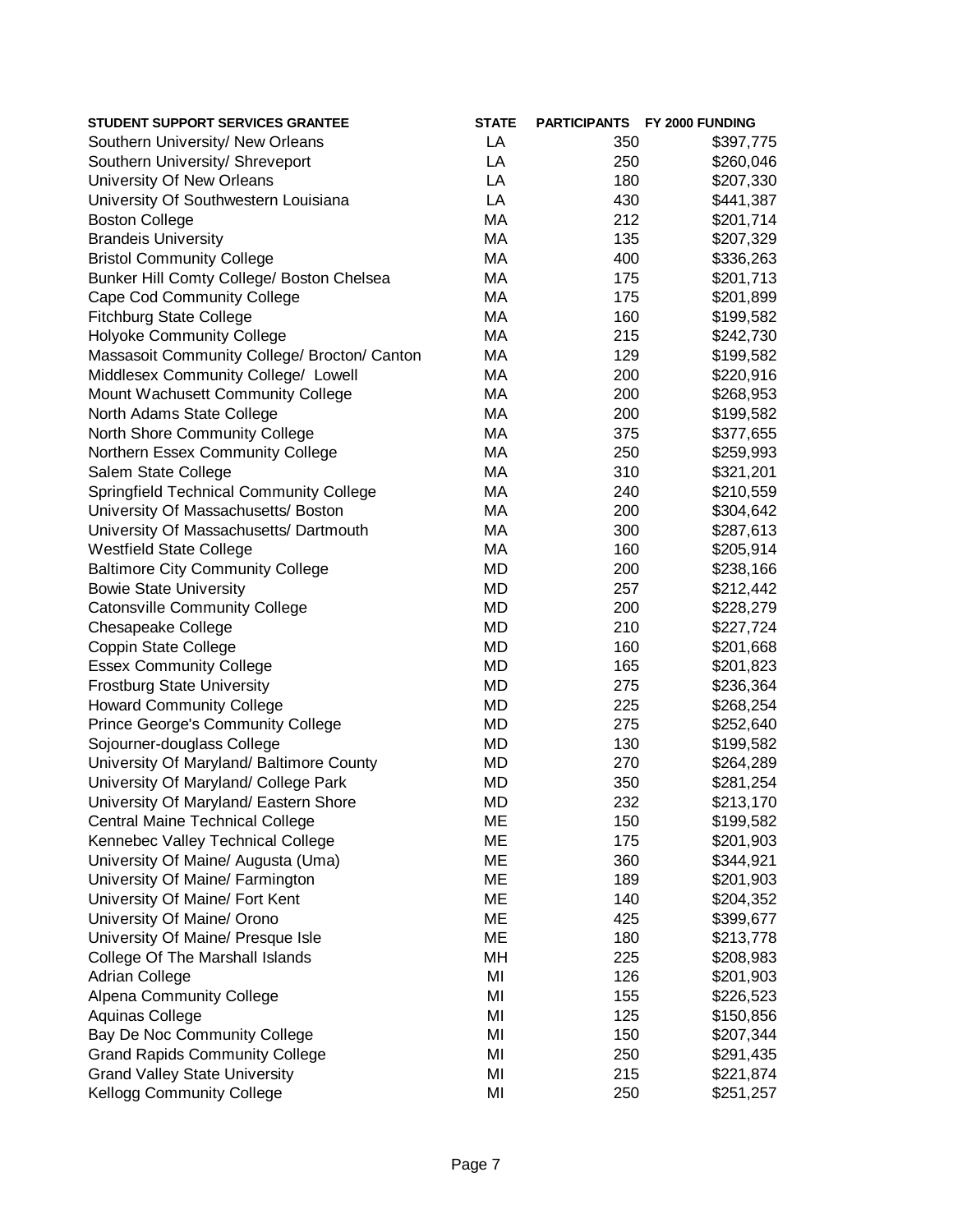| <b>STUDENT SUPPORT SERVICES GRANTEE</b>            | <b>STATE</b> |      | PARTICIPANTS FY 2000 FUNDING |
|----------------------------------------------------|--------------|------|------------------------------|
| Lake Michigan College                              | MI           | 110  | \$199,582                    |
| <b>Lansing Community College</b>                   | MI           | 150  | \$199,582                    |
| <b>Madonna University</b>                          | MI           | 200  | \$199,582                    |
| Marygrove College                                  | MI           | 155  | \$199,582                    |
| Michigan State University                          | MI           | 600  | \$470,037                    |
| <b>Mott Community College</b>                      | MI           | 200  | \$281,505                    |
| Northern Michigan University                       | MI           | 210  | \$212,989                    |
| <b>Oakland University</b>                          | MI           | 375  | \$295,786                    |
| Siena Heights College                              | MI           | 135  | \$201,519                    |
| Southwestern Michigan College                      | MI           | 270  | \$207,070                    |
| Suomi College                                      | MI           | 210  | \$223,401                    |
| <b>Wayne County Commmnity College</b>              | MI           | 350  | \$406,992                    |
| <b>Wayne State University</b>                      | MI           | 308  | \$350,293                    |
| Western Michigan University                        | MI           | 225  | \$201,903                    |
| Anoka-Ramsey Community College                     | <b>MN</b>    | 175  | \$207,328                    |
| <b>Arrowhead Community Colleges</b>                | <b>MN</b>    | 1022 | \$1,040,822                  |
| Bemidji State University                           | <b>MN</b>    | 350  | \$324,029                    |
| <b>Carleton College</b>                            | <b>MN</b>    | 75   | \$159,613                    |
| Century Community And Technical Coll/ West & E     | <b>MN</b>    | 200  | \$229,714                    |
| College Of Saint Scholastica                       | <b>MN</b>    | 175  | \$201,903                    |
| Fond Du Lac Tribal And Community College           | <b>MN</b>    | 175  | \$201,903                    |
| Lake Superior College (formerly Duluth Comm Col C  | MN           | 210  | \$207,328                    |
| Mankato State University                           | MN           | 175  | \$239,395                    |
| Minneapolis Community College                      | MN           | 225  | \$241,479                    |
| Normandale Community College                       | <b>MN</b>    | 225  | \$226,473                    |
| North Hennepin Community College                   | <b>MN</b>    | 230  | \$253,844                    |
| <b>Rochester Community Technical College</b>       | <b>MN</b>    | 280  | \$269,599                    |
| Southwest State University                         | <b>MN</b>    | 210  | \$209,853                    |
| St. Cloud Technical College                        | <b>MN</b>    | 140  | \$199,582                    |
| St. Olaf College                                   | <b>MN</b>    | 100  | \$115,518                    |
| University Of Minnesota/ Crookston                 | <b>MN</b>    | 160  | \$204,682                    |
| University Of Minnesota/ Minneapolis               | <b>MN</b>    | 240  | \$236,016                    |
| Winona State University                            | <b>MN</b>    | 225  | \$207,275                    |
| Central Missouri State University                  | <b>MO</b>    | 200  | \$216,042                    |
| <b>Crowder College</b>                             | <b>MO</b>    | 175  | \$201,903                    |
| Harris Stowe State College                         | <b>MO</b>    | 200  | \$201,903                    |
| Junior College District Of Jefferson County/ Jeffe | <b>MO</b>    | 150  | \$199,582                    |
| <b>Lincoln University</b>                          | <b>MO</b>    | 250  | \$235,753                    |
| Mineral Area College                               | <b>MO</b>    | 200  | \$199,582                    |
| Northwest Missouri State University                | <b>MO</b>    | 180  | \$207,328                    |
| Penn Valley Community College                      | <b>MO</b>    | 250  | \$258,991                    |
| Saint Louis University                             | <b>MO</b>    | 175  | \$201,901                    |
| Southeast Missouri State University                | <b>MO</b>    | 200  | \$225,369                    |
| Southwest Missouri State University                | <b>MO</b>    | 180  | \$199,582                    |
| <b>Three Rivers Community College</b>              | <b>MO</b>    | 250  | \$207,832                    |
| University Of Missouri/ Columbia                   | <b>MO</b>    | 650  | \$457,282                    |
| University Of Missouri/ St. Louis                  | <b>MO</b>    | 125  |                              |
| <b>Washington University</b>                       | <b>MO</b>    | 200  | \$199,582<br>\$242,502       |
| <b>Alcorn State University</b>                     | <b>MS</b>    | 200  | \$233,962                    |
|                                                    |              |      | \$201,903                    |
| <b>Copiah-lincoln Community College</b>            | <b>MS</b>    | 125  |                              |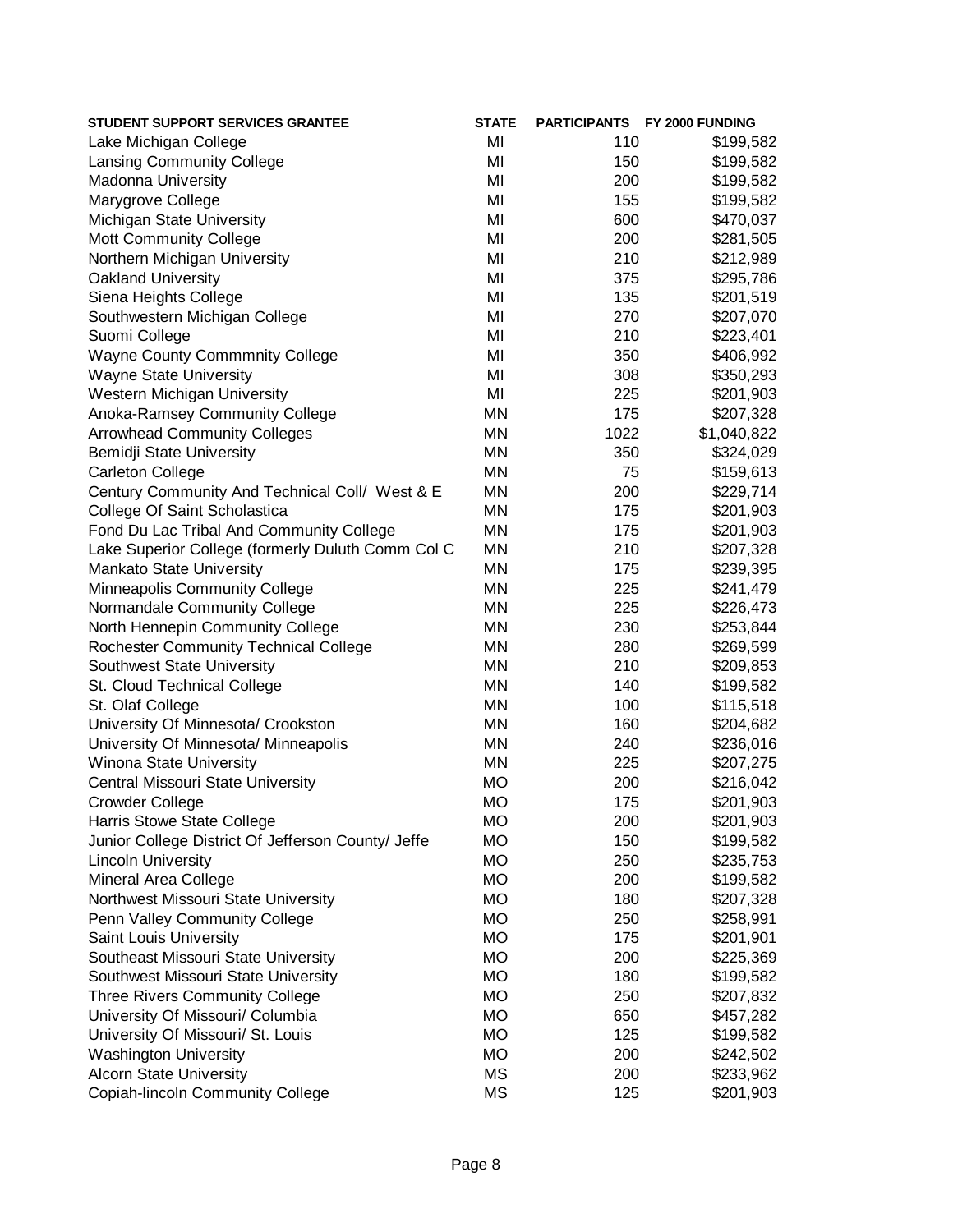| <b>MS</b><br>Hinds Community College/ Utica<br>175                     | \$201,903 |
|------------------------------------------------------------------------|-----------|
|                                                                        |           |
| <b>MS</b><br>Holmes Community College/ Goodman<br>200                  | \$220,770 |
| <b>MS</b><br><b>Mary Holmes College</b><br>200                         | \$227,420 |
| Mississippi State University/ Starkville<br><b>MS</b><br>150           | \$199,582 |
| Mississippi Valley State University<br><b>MS</b><br>182                | \$199,582 |
| <b>MS</b><br>Northeast Mississippi Community College<br>150            | \$189,595 |
| <b>MS</b><br>Northwest Mississippi Community College<br>156            | \$218,927 |
| <b>MS</b><br><b>Pearl River Community College</b><br>158               | \$222,333 |
| <b>MS</b><br><b>Rust College</b><br>200                                | \$207,328 |
| <b>MS</b><br><b>Tougaloo College</b><br>150                            | \$221,601 |
| <b>MS</b><br>University Of Southern Mississippi/ Hattiesburg<br>200    | \$199,582 |
| <b>MS</b><br>William Carey College<br>135                              | \$172,396 |
| MT<br><b>Blackfeet Community College</b><br>165                        | \$214,009 |
| MT<br>120<br>Dawson Community College                                  | \$199,582 |
| MT<br>Dull Knife Memorial College/ Lame Deer<br>130                    | \$201,903 |
| MT<br><b>Flathead Valley Community College</b><br>300                  | \$229,431 |
| MT<br>Fort Belknap College<br>100                                      | \$199,582 |
| MT<br>Fort Peck Community College<br>155                               | \$201,903 |
| MT<br>Montana State University/ Billings<br>250                        | \$216,184 |
| MT<br>Montana State University/ Bozeman<br>298                         | \$326,621 |
| MT<br>Montana State University/ Northern<br>240                        | \$217,621 |
| MT<br>Rocky Mountain College<br>250                                    | \$206,346 |
| MT<br>230<br>Salish-Kootenai College                                   | \$207,061 |
| MT<br><b>Stone Child College</b><br>125                                | \$201,466 |
| <b>University Of Great Falls</b><br>MT<br>210                          | \$206,767 |
| University Of Montana/ Missoula<br>MT<br>375                           | \$289,858 |
| <b>NC</b><br>Appalachian State University<br>150                       | \$201,788 |
| <b>NC</b><br><b>Beaufort County Community College</b><br>175           | \$240,727 |
| <b>NC</b><br>Caldwell Community College/ Watauga<br>150                | \$205,909 |
| <b>NC</b><br><b>Central Piedmont Community College</b><br>175          | \$205,850 |
| <b>NC</b><br>College Of The Albemarle/ Elizabeth City Dare Chow<br>230 | \$216,854 |
| <b>NC</b><br><b>Elizabeth City State University</b><br>150             | \$220,434 |
| <b>Fayetteville State University</b><br><b>NC</b><br>175               | \$239,031 |
| <b>Halifax Community College</b><br><b>NC</b><br>212                   | \$233,856 |
| <b>NC</b><br>James Sprunt Community College<br>210                     | \$264,488 |
| <b>NC</b><br>Johnson C. Smith University<br>125                        | \$199,582 |
| <b>NC</b><br>175<br>Livingstone College                                | \$207,328 |
| <b>NC</b><br>Mars Hill College<br>150                                  | \$199,582 |
| <b>NC</b><br><b>Mayland Community College</b><br>135                   | \$209,225 |
| <b>NC</b><br><b>Nash Community College</b><br>150                      | \$201,984 |
| <b>NC</b><br>North Carolina A & T State University<br>175              | \$199,582 |
| <b>NC</b><br>Piedmont Community College/ Person&Caswell<br>200         | \$243,400 |
| <b>NC</b><br><b>Randolph Community College</b><br>160                  | \$196,485 |
| <b>NC</b><br>Roanoke-chowan Community College/ Ahoskie<br>175          | \$211,555 |
| <b>NC</b><br>Saint Augustine's College<br>150                          | \$220,556 |
| <b>NC</b><br><b>Sampson Community College</b><br>150                   | \$201,903 |
| Southwestern Community College<br><b>NC</b><br>150                     | \$215,824 |
| University Of North Carolina/ Charlotte<br><b>NC</b><br>150            | \$201,651 |
| <b>NC</b><br>University Of North Carolina/ Greensboro<br>200           | \$235,332 |
| University Of North Carolina/ Pembroke<br><b>NC</b><br>200             | \$211,045 |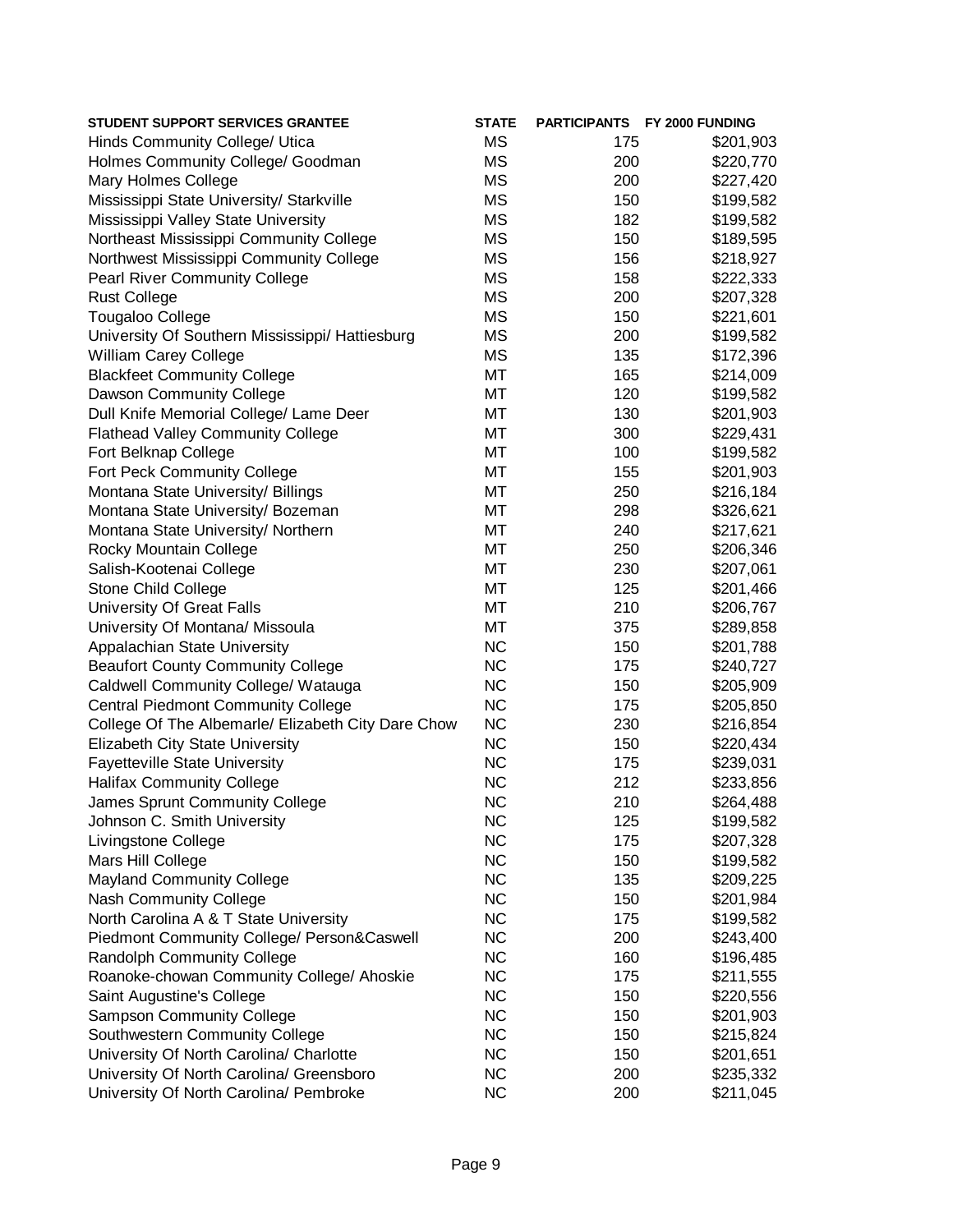| <b>STUDENT SUPPORT SERVICES GRANTEE</b>         | <b>STATE</b> |     | PARTICIPANTS FY 2000 FUNDING |
|-------------------------------------------------|--------------|-----|------------------------------|
| Vance-Granville Community College               | <b>NC</b>    | 250 | \$230,056                    |
| <b>Western Carolina University</b>              | <b>NC</b>    | 225 | \$228,964                    |
| <b>Wilkes Community College</b>                 | <b>NC</b>    | 175 | \$223,822                    |
| <b>Wilson Technical Community College</b>       | <b>NC</b>    | 175 | \$225,183                    |
| <b>Dickinson State University</b>               | <b>ND</b>    | 200 | \$199,582                    |
| Little Hoop Community College                   | <b>ND</b>    | 48  | \$199,582                    |
| North Dakota State University/ Fargo            | <b>ND</b>    | 350 | \$312,174                    |
| <b>Sitting Bull College</b>                     | <b>ND</b>    | 115 | \$200,667                    |
| <b>Turtle Mountain Community College</b>        | <b>ND</b>    | 150 | \$207,304                    |
| United Tribes Technical College                 | <b>ND</b>    | 135 | \$199,582                    |
| University Of Mary                              | <b>ND</b>    | 160 | \$199,582                    |
| University Of North Dakota/ Grand Forks         | <b>ND</b>    | 300 | \$238,692                    |
| <b>Creighton University</b>                     | <b>NE</b>    | 140 | \$202,227                    |
| Doane College/ Crete Campus                     | <b>NE</b>    | 200 | \$199,582                    |
| Metropolitan Community College                  | <b>NE</b>    | 400 | \$246,245                    |
| Nebraska Indian Community College               | <b>NE</b>    | 150 | \$206,857                    |
| Peru State College                              | <b>NE</b>    | 230 | \$201,903                    |
| University Of Nebraska/ Kearney                 | <b>NE</b>    | 169 | \$202,663                    |
| University Of Nebraska/ Lincoln                 | <b>NE</b>    | 350 | \$353,094                    |
| University Of Nebraska/ Omaha                   | <b>NE</b>    | 150 | \$222,303                    |
| Wayne State College                             | <b>NE</b>    | 200 | \$218,584                    |
| Western Nebraska Community College              | <b>NE</b>    | 200 | \$238,909                    |
| Keene State University                          | <b>NH</b>    | 165 | \$217,512                    |
| <b>Plymouth State College</b>                   | <b>NH</b>    | 210 | \$213,101                    |
| University Of New Hampshire                     | <b>NH</b>    | 180 | \$226,545                    |
| <b>Atlantic Community College</b>               | <b>NJ</b>    | 200 | \$207,328                    |
| <b>Camden County College</b>                    | <b>NJ</b>    | 175 | \$207,329                    |
| <b>Cumberland County College</b>                | <b>NJ</b>    | 275 | \$209,198                    |
| <b>Essex County College</b>                     | <b>NJ</b>    | 350 | \$322,354                    |
| Georgian Court College                          | <b>NJ</b>    | 150 | \$201,903                    |
| <b>Hudson County Community College</b>          | <b>NJ</b>    | 300 | \$290,147                    |
| <b>Mercer County Community College</b>          | <b>NJ</b>    | 175 | \$199,582                    |
| Middlesex County College                        | <b>NJ</b>    | 160 | \$213,075                    |
| New Jersey City University                      | <b>NJ</b>    | 150 | \$199,582                    |
| New Jersey Institute Of Technology              | NJ           | 200 | \$207,326                    |
| Ramapo College Of New Jersey                    | <b>NJ</b>    | 140 | \$201,903                    |
| <b>Rider University</b>                         | <b>NJ</b>    | 150 | \$207,328                    |
| <b>Rutgers University/ New Brunswick</b>        | <b>NJ</b>    | 400 | \$383,297                    |
| Seton Hall University                           | <b>NJ</b>    | 325 | \$201,998                    |
| <b>Trenton State College</b>                    | <b>NJ</b>    | 200 | \$199,582                    |
| College Of Santa Fe                             | <b>NM</b>    | 216 | \$244,322                    |
| Eastern New Mexico University/ Portales         | <b>NM</b>    | 300 | \$250,783                    |
| New Mexico Highlands University                 | <b>NM</b>    | 350 | \$396,432                    |
| New Mexico Junior College                       | <b>NM</b>    | 150 | \$190,263                    |
| New Mexico State University/ Las Cruces         | NM           | 350 | \$283,950                    |
| Northern New Mexico Community College           | NM           | 180 | \$199,582                    |
| University Of New Mexico/ Albuquerque/ Disabled | NM           | 200 | \$304,858                    |
| University Of Nevada/ Las Vegas                 | <b>NV</b>    | 265 | \$235,473                    |
| University Of Nevada/ Reno                      | <b>NV</b>    | 175 | \$244,617                    |
| <b>Broome Community College</b>                 | <b>NY</b>    | 250 | \$200,823                    |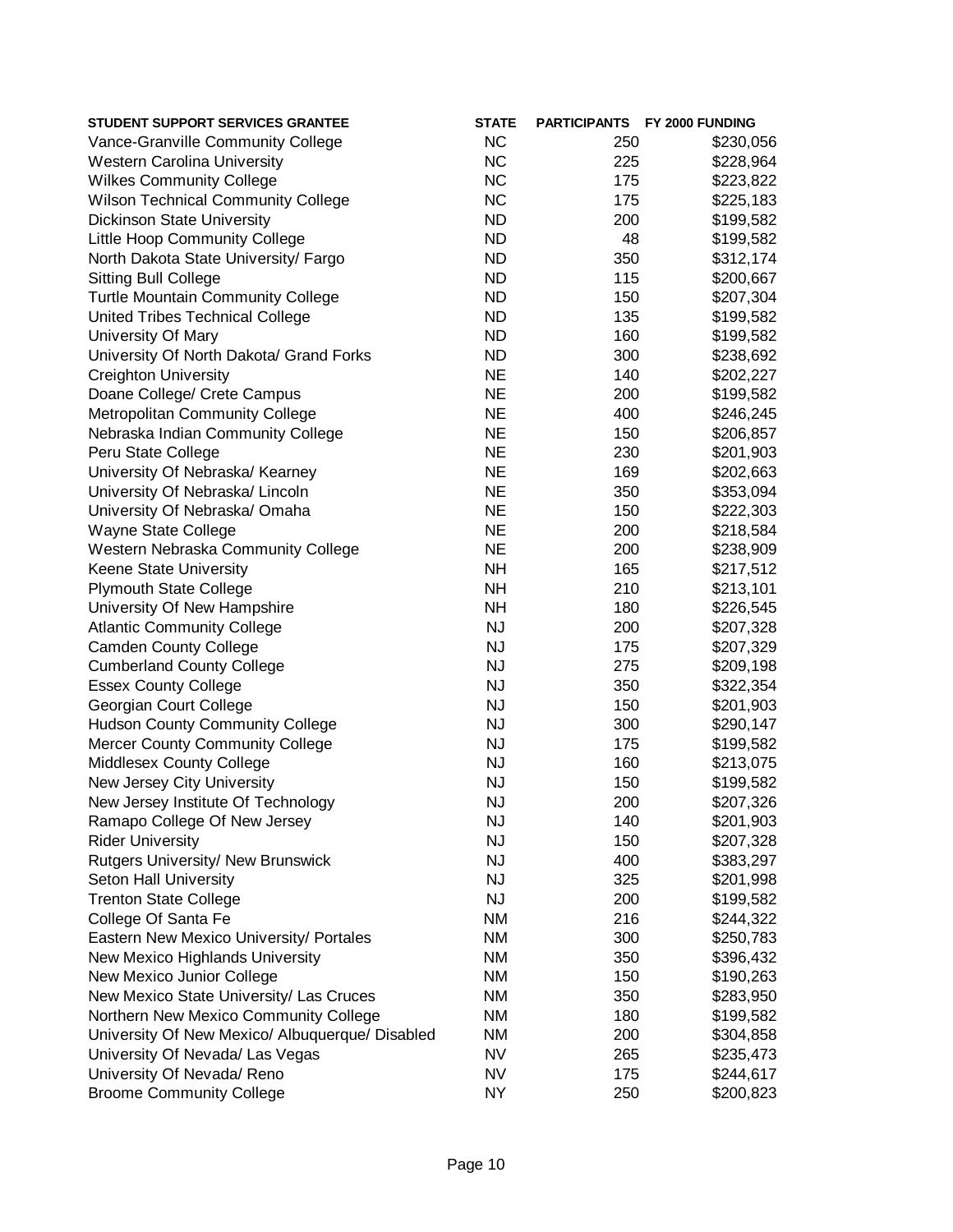| <b>STUDENT SUPPORT SERVICES GRANTEE</b>            | <b>STATE</b> |     | PARTICIPANTS FY 2000 FUNDING |
|----------------------------------------------------|--------------|-----|------------------------------|
| Cazenovia College                                  | NY           | 160 | \$208,870                    |
| <b>Clarkson University</b>                         | NY           | 160 | \$207,328                    |
| <b>College Of Aeronautics</b>                      | <b>NY</b>    | 220 | \$172,249                    |
| College Of Mount Saint Vincent                     | <b>NY</b>    | 100 | \$199,582                    |
| <b>Corning Community College</b>                   | <b>NY</b>    | 205 | \$207,855                    |
| <b>CUNY/ Bronx Community College</b>               | <b>NY</b>    | 563 | \$423,408                    |
| <b>CUNY/ City College</b>                          | <b>NY</b>    | 461 | \$374,413                    |
| <b>CUNY/ Hunter College</b>                        | <b>NY</b>    | 325 | \$318,021                    |
| CUNY/ John Jay College Of Criminal Justice         | <b>NY</b>    | 275 | \$229,907                    |
| CUNY/ Kingsborough Community College               | <b>NY</b>    | 250 | \$199,978                    |
| <b>CUNY/ Medgar Evers College</b>                  | <b>NY</b>    | 236 | \$199,582                    |
| <b>CUNY/ Queens College</b>                        | <b>NY</b>    | 186 | \$202,162                    |
| <b>CUNY/ York College</b>                          | <b>NY</b>    | 300 | \$267,643                    |
| CUNY/ York College-Disabled                        | <b>NY</b>    | 80  | \$199,582                    |
| D ' Youville College                               | <b>NY</b>    | 200 | \$203,406                    |
| <b>Dowling College</b>                             | <b>NY</b>    | 100 | \$152,203                    |
| Fordham University/ Rose Hill                      | <b>NY</b>    | 200 | \$201,903                    |
| <b>Genesee Community College</b>                   | <b>NY</b>    | 250 | \$207,328                    |
| Iona College                                       | <b>NY</b>    | 200 | \$232,232                    |
| Long Island University/ Brooklyn                   | <b>NY</b>    | 380 | \$383,613                    |
| Marist College/ Poughkeepsie                       | <b>NY</b>    | 115 | \$204,214                    |
| Medaille College                                   | <b>NY</b>    | 220 | \$199,339                    |
| <b>Mercy College</b>                               | <b>NY</b>    | 250 | \$201,903                    |
| <b>Monroe Community College</b>                    | <b>NY</b>    | 250 | \$219,479                    |
| Nassau Community College-Disable                   | <b>NY</b>    | 395 | \$320,259                    |
| <b>Orange County Community College/ Middletown</b> | <b>NY</b>    | 232 | \$207,328                    |
| Polytechnic University                             | <b>NY</b>    | 250 | \$256,652                    |
| Queensborough Community College                    | <b>NY</b>    | 105 | \$254,496                    |
| Rochester Institute Of Technology                  | <b>NY</b>    | 250 | \$218,087                    |
| Schenectady Cty Com Col                            | <b>NY</b>    | 175 | \$199,582                    |
| <b>Suffolk County Community College</b>            | <b>NY</b>    | 250 | \$199,582                    |
| SUNY/ Binghamton University                        | <b>NY</b>    | 525 | \$290,288                    |
| SUNY/ Brockport                                    | <b>NY</b>    | 250 | \$224,998                    |
| SUNY/ Buffalo State College                        | <b>NY</b>    | 185 | \$201,903                    |
| <b>SUNY/ Buffalo University</b>                    | <b>NY</b>    | 275 | \$205,384                    |
| SUNY/ College at Potsdam                           | NY.          | 200 | \$213,295                    |
| SUNY/ College Of Technology/ Canton                | <b>NY</b>    | 216 | \$201,903                    |
| <b>SUNY/ New Paltz</b>                             | <b>NY</b>    | 500 | \$325,353                    |
| SUNY/ Plattsburgh                                  | <b>NY</b>    | 375 | \$368,476                    |
| <b>SUNY/ Ulster County Community College</b>       | <b>NY</b>    | 210 | \$206,791                    |
| <b>Syracuse University</b>                         | <b>NY</b>    | 350 | \$245,735                    |
| Agricultural Technical Institute/ Wooster          | OH           | 206 | \$213,402                    |
| <b>Bowling Green State University</b>              | OH           | 450 | \$404,195                    |
| <b>Central State University</b>                    | OH           | 250 | \$291,119                    |
| Cincinnati State Technical & Community College     | OH           | 180 | \$199,582                    |
| <b>Cleveland State University</b>                  | OH           | 685 | \$370,205                    |
| Cuyahoga Community College/ Metro                  | OH           | 196 | \$207,328                    |
| Cuyahoga Community College/ Metro EW-Disabled      | OH           | 226 | \$213,721                    |
| David N. Myers College/ Downtown                   | OH           | 275 | \$201,326                    |
| Hocking College/ Main & Perry                      | OH           | 150 | \$199,582                    |
|                                                    |              |     |                              |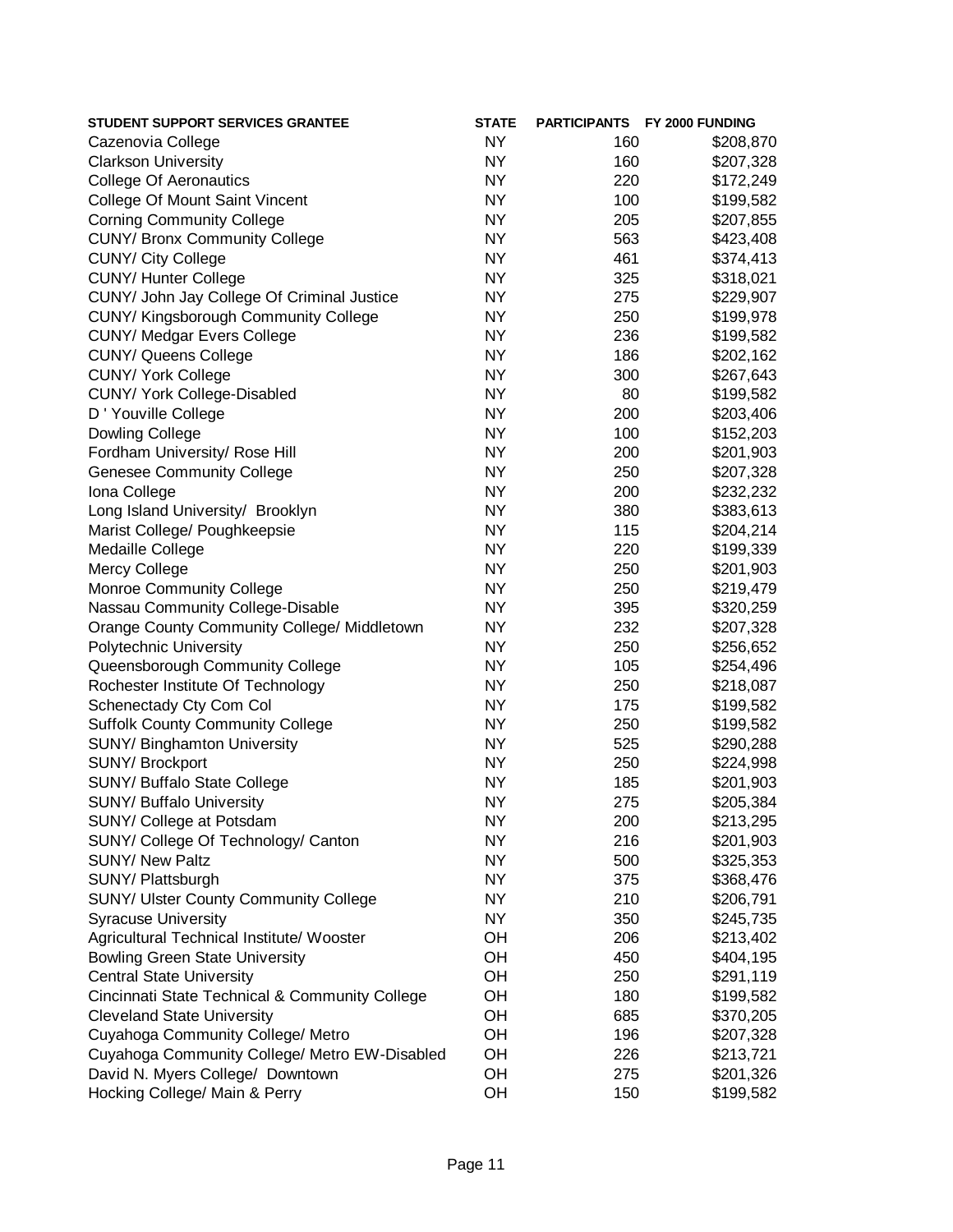| <b>STUDENT SUPPORT SERVICES GRANTEE</b>        | <b>STATE</b> |     | PARTICIPANTS FY 2000 FUNDING |
|------------------------------------------------|--------------|-----|------------------------------|
| Kent State University                          | OH           | 300 | \$315,255                    |
| Lourdes College                                | OH           | 130 | \$192,392                    |
| Oberlin College                                | OH           | 175 | \$228,092                    |
| Ohio University/ Athens                        | OH           | 275 | \$223,662                    |
| <b>Shawnee State University</b>                | OH           | 170 | \$207,328                    |
| <b>Sinclair Community College</b>              | OH           | 150 | \$199,582                    |
| <b>Washington State Community College</b>      | OH           | 175 | \$207,330                    |
| <b>Bacone College</b>                          | OK           | 140 | \$199,582                    |
| <b>Cameron University</b>                      | OK           | 221 | \$275,041                    |
| Carl Albert State College/ Poteau And Sallisaw | OK           | 282 | \$300,998                    |
| <b>East Central University</b>                 | OK           | 255 | \$335,660                    |
| Eastern Oklahoma State                         | OK           | 150 | \$199,582                    |
| <b>Langston University</b>                     | OK           | 250 | \$366,964                    |
| Murray State College                           | OK           | 275 | \$265,044                    |
| Northeastern State University                  | OK           | 175 | \$204,714                    |
| Oklahoma State University/ Oklahoma City       | OK           | 180 | \$206,367                    |
| <b>Redlands Community College</b>              | OK           | 200 | \$207,028                    |
| Rogers State College                           | OK           | 300 | \$262,845                    |
| Southeastern Oklahoma State University         | OK           | 300 | \$245,092                    |
| University Of Oklahoma/ Norman                 | OK           | 410 | \$350,853                    |
|                                                | <b>OR</b>    | 110 |                              |
| <b>Chemeketa Community College</b>             | <b>OR</b>    |     | \$199,582                    |
| <b>Clatsop Community College</b>               |              | 150 | \$207,357                    |
| Lane Community College                         | <b>OR</b>    | 175 | \$199,582                    |
| <b>Portland State University</b>               | <b>OR</b>    | 265 | \$254,690                    |
| Southern Oregon State College                  | <b>OR</b>    | 180 | \$193,864                    |
| Southwestern Oregon Community College          | <b>OR</b>    | 155 | \$207,355                    |
| <b>Umpqua Community College</b>                | <b>OR</b>    | 150 | \$190,979                    |
| University Of Oregon                           | <b>OR</b>    | 340 | \$380,330                    |
| <b>Western Oregon University</b>               | <b>OR</b>    | 206 | \$234,588                    |
| <b>Bloomsburg University</b>                   | <b>PA</b>    | 150 | \$199,582                    |
| California University Of Pennsylvania          | PA           | 150 | \$201,903                    |
| Clarion University Of Pennsylvania             | PA           | 200 | \$248,005                    |
| Community College Of Philadelphia              | <b>PA</b>    | 225 | \$199,582                    |
| <b>Drexel University</b>                       | <b>PA</b>    | 225 | \$213,166                    |
| East Stroudsburg University Of Pennsylvania    | PA           | 150 | \$169,193                    |
| Harcum College                                 | <b>PA</b>    | 170 | \$226,249                    |
| Kutztown University                            | PA           | 175 | \$207,333                    |
| Lock Haven University Of Pennsylvania          | PA           | 180 | \$201,903                    |
| Peirce Junior College                          | PA           | 165 | \$207,711                    |
| Pennsylvania Institute Of Technology           | PA           | 180 | \$223,636                    |
| Pennsylvania State University/ Mckeesport      | PA           | 145 | \$206,944                    |
| Pennsylvania State University/ University Park | PA           | 180 | \$207,328                    |
| Pennsylvania State University/ Wilkes-Barre    | PA           | 150 | \$199,582                    |
| Reading Area Community College                 | PA           | 250 | \$235,753                    |
| Seton Hill College                             | PA           | 175 | \$197,532                    |
| Slippery Rock University/ Pennsylvania         | PA           | 185 | \$201,903                    |
| <b>Temple University</b>                       | PA           | 175 | \$207,482                    |
| University Of Pennsylvania                     | PA           | 185 | \$206,388                    |
| University Of Pittsburgh                       | PA           | 350 | \$291,681                    |
| <b>Westchester University</b>                  | PA           | 150 | \$199,582                    |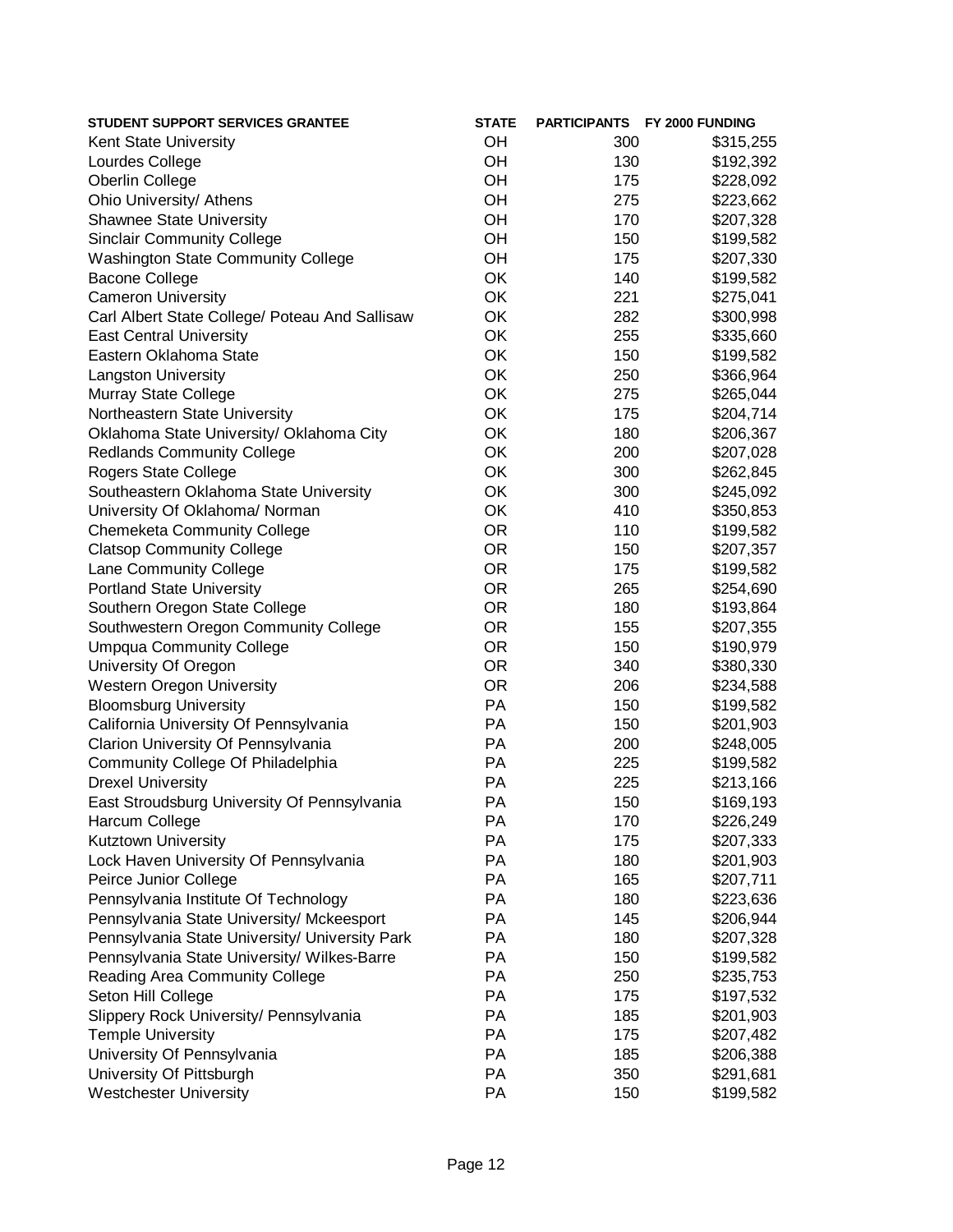| PA<br>225<br>\$210,177<br>PA<br>225<br><b>PR</b><br>308<br><b>PR</b><br>512<br><b>Bayamon Central University</b><br><b>PR</b><br>263<br>Caribbean University/ Bayamon<br><b>PR</b><br>Colegio Universitario Del Este<br>384<br><b>PR</b><br>Humacao Community College<br>232<br><b>PR</b><br>Inter American University Of Puerto Rico/ Aguadill<br>410<br><b>PR</b><br>Inter American University Of Puerto Rico/ Bayamon<br>225<br><b>PR</b><br>Inter American University Of Puerto Rico/ San Germ<br>232<br><b>PR</b><br>Polytechnica University Of Puerto Rico<br>225<br><b>PR</b><br>Pontifical Catholic University Of Puerto Rico<br>400<br><b>PR</b><br>Technological College Of Municipality Of San Juan<br>313<br><b>PR</b><br>257<br><b>PR</b><br>Universidad Metropolitana<br>175<br><b>PR</b><br>University Of Puerto Rico/ Arecibo<br>206<br><b>PR</b><br>University Of Puerto Rico/ Bayamon<br>232<br><b>PR</b><br>314<br>University Of Puerto Rico/ Carolina<br><b>PR</b><br>University Of Puerto Rico/ Cayey<br>375<br><b>PR</b><br>University Of Puerto Rico/ Humacao University Coll<br>349<br><b>PR</b><br>University Of Puerto Rico/ Rio Piedras<br>400<br><b>PR</b><br>University Of The Sacred Heart<br>600<br><b>Palau Community College</b><br>PW<br>175<br>R <sub>l</sub><br>Community College Of Rhode Island/ Warwick<br>300<br>R <sub>l</sub><br>Rhode Island College<br>300<br><b>SC</b><br><b>Allen University</b><br>150<br>SC<br><b>Chesterfield Marlboro Technical College</b><br>160<br>SC<br><b>Claflin College</b><br>135<br><b>SC</b><br><b>Greenville Technical College</b><br>350<br>SC<br>Horry Georgetown Technical College<br>150<br>SC<br>Midlands Technical College/ Airport<br>175<br>SC<br>Midlands Technical College/ Beltline<br>175<br>SC<br>Morris College<br>175<br>SC<br>Orangeburg-Calhoun Technical College<br>150<br>SC<br><b>Piedmont Technical College</b><br>150<br>\$201,903<br>SC<br>Spartanburg Methodist College<br>150<br>SC<br>Spartanburg Technical College<br>150<br>SC<br><b>Technical College Of The Lowcountry</b><br>150<br>SC<br><b>Tri-county Technical College</b><br>150<br>SC<br><b>Trident Technical College</b><br>200<br>SC<br>University Of South Carolina/ Beaufort<br>150<br>SC<br>University Of South Carolina/ Columbia<br>200<br>SC<br>University Of South Carolina/ Lancaster<br>150<br>SC<br>University Of South Carolina/ Salkehatchie<br>150<br>SC<br>University Of South Carolina/ Spartanburg<br>150<br>SC<br>University Of South Carolina/ Union<br>150<br>SC<br>University South Carolina/ Sumter<br>150<br>SC<br>Voorhees College<br>200<br>SC<br>York Technical College/ Rock Hill<br>200 | <b>STUDENT SUPPORT SERVICES GRANTEE</b>      | <b>STATE</b> |     | PARTICIPANTS FY 2000 FUNDING |
|---------------------------------------------------------------------------------------------------------------------------------------------------------------------------------------------------------------------------------------------------------------------------------------------------------------------------------------------------------------------------------------------------------------------------------------------------------------------------------------------------------------------------------------------------------------------------------------------------------------------------------------------------------------------------------------------------------------------------------------------------------------------------------------------------------------------------------------------------------------------------------------------------------------------------------------------------------------------------------------------------------------------------------------------------------------------------------------------------------------------------------------------------------------------------------------------------------------------------------------------------------------------------------------------------------------------------------------------------------------------------------------------------------------------------------------------------------------------------------------------------------------------------------------------------------------------------------------------------------------------------------------------------------------------------------------------------------------------------------------------------------------------------------------------------------------------------------------------------------------------------------------------------------------------------------------------------------------------------------------------------------------------------------------------------------------------------------------------------------------------------------------------------------------------------------------------------------------------------------------------------------------------------------------------------------------------------------------------------------------------------------------------------------------------------------------------------------------------------------------------------------------------------------------------------------------------------------------------------------------------------------------------------------------------------------------|----------------------------------------------|--------------|-----|------------------------------|
|                                                                                                                                                                                                                                                                                                                                                                                                                                                                                                                                                                                                                                                                                                                                                                                                                                                                                                                                                                                                                                                                                                                                                                                                                                                                                                                                                                                                                                                                                                                                                                                                                                                                                                                                                                                                                                                                                                                                                                                                                                                                                                                                                                                                                                                                                                                                                                                                                                                                                                                                                                                                                                                                                       | <b>Westmoreland County Community College</b> |              |     |                              |
| \$228,929<br>\$251,445<br>\$274,384<br>\$264,936<br>\$201,903<br>\$349,288<br>\$201,903<br>\$207,328<br>\$201,903<br>\$365,193<br>\$230,659<br>\$207,318<br>\$207,327<br>\$218,256<br>\$207,328<br>\$323,142<br>\$372,358<br>\$273,995<br>\$275,536<br>\$408,157<br>\$201,237<br>\$262,256<br>\$267,390<br>\$201,903<br>\$201,903<br>\$199,582<br>\$278,018<br>\$199,582<br>\$199,582<br>\$199,582<br>\$205,033<br>\$207,327<br>\$201,903<br>\$196,048<br>\$199,582<br>\$233,863<br>\$234,365<br>\$199,582<br>\$237,450<br>\$199,582<br>\$199,582<br>\$199,582<br>\$199,582<br>\$199,582<br>\$199,582<br>\$201,892                                                                                                                                                                                                                                                                                                                                                                                                                                                                                                                                                                                                                                                                                                                                                                                                                                                                                                                                                                                                                                                                                                                                                                                                                                                                                                                                                                                                                                                                                                                                                                                                                                                                                                                                                                                                                                                                                                                                                                                                                                                                    | <b>Widener University</b>                    |              |     | \$199,582                    |
|                                                                                                                                                                                                                                                                                                                                                                                                                                                                                                                                                                                                                                                                                                                                                                                                                                                                                                                                                                                                                                                                                                                                                                                                                                                                                                                                                                                                                                                                                                                                                                                                                                                                                                                                                                                                                                                                                                                                                                                                                                                                                                                                                                                                                                                                                                                                                                                                                                                                                                                                                                                                                                                                                       | American University Of Puerto Rico           |              |     |                              |
|                                                                                                                                                                                                                                                                                                                                                                                                                                                                                                                                                                                                                                                                                                                                                                                                                                                                                                                                                                                                                                                                                                                                                                                                                                                                                                                                                                                                                                                                                                                                                                                                                                                                                                                                                                                                                                                                                                                                                                                                                                                                                                                                                                                                                                                                                                                                                                                                                                                                                                                                                                                                                                                                                       |                                              |              |     |                              |
|                                                                                                                                                                                                                                                                                                                                                                                                                                                                                                                                                                                                                                                                                                                                                                                                                                                                                                                                                                                                                                                                                                                                                                                                                                                                                                                                                                                                                                                                                                                                                                                                                                                                                                                                                                                                                                                                                                                                                                                                                                                                                                                                                                                                                                                                                                                                                                                                                                                                                                                                                                                                                                                                                       |                                              |              |     |                              |
|                                                                                                                                                                                                                                                                                                                                                                                                                                                                                                                                                                                                                                                                                                                                                                                                                                                                                                                                                                                                                                                                                                                                                                                                                                                                                                                                                                                                                                                                                                                                                                                                                                                                                                                                                                                                                                                                                                                                                                                                                                                                                                                                                                                                                                                                                                                                                                                                                                                                                                                                                                                                                                                                                       |                                              |              |     |                              |
|                                                                                                                                                                                                                                                                                                                                                                                                                                                                                                                                                                                                                                                                                                                                                                                                                                                                                                                                                                                                                                                                                                                                                                                                                                                                                                                                                                                                                                                                                                                                                                                                                                                                                                                                                                                                                                                                                                                                                                                                                                                                                                                                                                                                                                                                                                                                                                                                                                                                                                                                                                                                                                                                                       |                                              |              |     |                              |
|                                                                                                                                                                                                                                                                                                                                                                                                                                                                                                                                                                                                                                                                                                                                                                                                                                                                                                                                                                                                                                                                                                                                                                                                                                                                                                                                                                                                                                                                                                                                                                                                                                                                                                                                                                                                                                                                                                                                                                                                                                                                                                                                                                                                                                                                                                                                                                                                                                                                                                                                                                                                                                                                                       |                                              |              |     |                              |
|                                                                                                                                                                                                                                                                                                                                                                                                                                                                                                                                                                                                                                                                                                                                                                                                                                                                                                                                                                                                                                                                                                                                                                                                                                                                                                                                                                                                                                                                                                                                                                                                                                                                                                                                                                                                                                                                                                                                                                                                                                                                                                                                                                                                                                                                                                                                                                                                                                                                                                                                                                                                                                                                                       |                                              |              |     |                              |
|                                                                                                                                                                                                                                                                                                                                                                                                                                                                                                                                                                                                                                                                                                                                                                                                                                                                                                                                                                                                                                                                                                                                                                                                                                                                                                                                                                                                                                                                                                                                                                                                                                                                                                                                                                                                                                                                                                                                                                                                                                                                                                                                                                                                                                                                                                                                                                                                                                                                                                                                                                                                                                                                                       |                                              |              |     |                              |
|                                                                                                                                                                                                                                                                                                                                                                                                                                                                                                                                                                                                                                                                                                                                                                                                                                                                                                                                                                                                                                                                                                                                                                                                                                                                                                                                                                                                                                                                                                                                                                                                                                                                                                                                                                                                                                                                                                                                                                                                                                                                                                                                                                                                                                                                                                                                                                                                                                                                                                                                                                                                                                                                                       |                                              |              |     |                              |
|                                                                                                                                                                                                                                                                                                                                                                                                                                                                                                                                                                                                                                                                                                                                                                                                                                                                                                                                                                                                                                                                                                                                                                                                                                                                                                                                                                                                                                                                                                                                                                                                                                                                                                                                                                                                                                                                                                                                                                                                                                                                                                                                                                                                                                                                                                                                                                                                                                                                                                                                                                                                                                                                                       |                                              |              |     |                              |
|                                                                                                                                                                                                                                                                                                                                                                                                                                                                                                                                                                                                                                                                                                                                                                                                                                                                                                                                                                                                                                                                                                                                                                                                                                                                                                                                                                                                                                                                                                                                                                                                                                                                                                                                                                                                                                                                                                                                                                                                                                                                                                                                                                                                                                                                                                                                                                                                                                                                                                                                                                                                                                                                                       |                                              |              |     |                              |
|                                                                                                                                                                                                                                                                                                                                                                                                                                                                                                                                                                                                                                                                                                                                                                                                                                                                                                                                                                                                                                                                                                                                                                                                                                                                                                                                                                                                                                                                                                                                                                                                                                                                                                                                                                                                                                                                                                                                                                                                                                                                                                                                                                                                                                                                                                                                                                                                                                                                                                                                                                                                                                                                                       | Universidad Del Turabo                       |              |     |                              |
|                                                                                                                                                                                                                                                                                                                                                                                                                                                                                                                                                                                                                                                                                                                                                                                                                                                                                                                                                                                                                                                                                                                                                                                                                                                                                                                                                                                                                                                                                                                                                                                                                                                                                                                                                                                                                                                                                                                                                                                                                                                                                                                                                                                                                                                                                                                                                                                                                                                                                                                                                                                                                                                                                       |                                              |              |     |                              |
|                                                                                                                                                                                                                                                                                                                                                                                                                                                                                                                                                                                                                                                                                                                                                                                                                                                                                                                                                                                                                                                                                                                                                                                                                                                                                                                                                                                                                                                                                                                                                                                                                                                                                                                                                                                                                                                                                                                                                                                                                                                                                                                                                                                                                                                                                                                                                                                                                                                                                                                                                                                                                                                                                       |                                              |              |     |                              |
|                                                                                                                                                                                                                                                                                                                                                                                                                                                                                                                                                                                                                                                                                                                                                                                                                                                                                                                                                                                                                                                                                                                                                                                                                                                                                                                                                                                                                                                                                                                                                                                                                                                                                                                                                                                                                                                                                                                                                                                                                                                                                                                                                                                                                                                                                                                                                                                                                                                                                                                                                                                                                                                                                       |                                              |              |     |                              |
|                                                                                                                                                                                                                                                                                                                                                                                                                                                                                                                                                                                                                                                                                                                                                                                                                                                                                                                                                                                                                                                                                                                                                                                                                                                                                                                                                                                                                                                                                                                                                                                                                                                                                                                                                                                                                                                                                                                                                                                                                                                                                                                                                                                                                                                                                                                                                                                                                                                                                                                                                                                                                                                                                       |                                              |              |     |                              |
|                                                                                                                                                                                                                                                                                                                                                                                                                                                                                                                                                                                                                                                                                                                                                                                                                                                                                                                                                                                                                                                                                                                                                                                                                                                                                                                                                                                                                                                                                                                                                                                                                                                                                                                                                                                                                                                                                                                                                                                                                                                                                                                                                                                                                                                                                                                                                                                                                                                                                                                                                                                                                                                                                       |                                              |              |     |                              |
|                                                                                                                                                                                                                                                                                                                                                                                                                                                                                                                                                                                                                                                                                                                                                                                                                                                                                                                                                                                                                                                                                                                                                                                                                                                                                                                                                                                                                                                                                                                                                                                                                                                                                                                                                                                                                                                                                                                                                                                                                                                                                                                                                                                                                                                                                                                                                                                                                                                                                                                                                                                                                                                                                       |                                              |              |     |                              |
|                                                                                                                                                                                                                                                                                                                                                                                                                                                                                                                                                                                                                                                                                                                                                                                                                                                                                                                                                                                                                                                                                                                                                                                                                                                                                                                                                                                                                                                                                                                                                                                                                                                                                                                                                                                                                                                                                                                                                                                                                                                                                                                                                                                                                                                                                                                                                                                                                                                                                                                                                                                                                                                                                       |                                              |              |     |                              |
|                                                                                                                                                                                                                                                                                                                                                                                                                                                                                                                                                                                                                                                                                                                                                                                                                                                                                                                                                                                                                                                                                                                                                                                                                                                                                                                                                                                                                                                                                                                                                                                                                                                                                                                                                                                                                                                                                                                                                                                                                                                                                                                                                                                                                                                                                                                                                                                                                                                                                                                                                                                                                                                                                       |                                              |              |     |                              |
|                                                                                                                                                                                                                                                                                                                                                                                                                                                                                                                                                                                                                                                                                                                                                                                                                                                                                                                                                                                                                                                                                                                                                                                                                                                                                                                                                                                                                                                                                                                                                                                                                                                                                                                                                                                                                                                                                                                                                                                                                                                                                                                                                                                                                                                                                                                                                                                                                                                                                                                                                                                                                                                                                       |                                              |              |     |                              |
|                                                                                                                                                                                                                                                                                                                                                                                                                                                                                                                                                                                                                                                                                                                                                                                                                                                                                                                                                                                                                                                                                                                                                                                                                                                                                                                                                                                                                                                                                                                                                                                                                                                                                                                                                                                                                                                                                                                                                                                                                                                                                                                                                                                                                                                                                                                                                                                                                                                                                                                                                                                                                                                                                       |                                              |              |     |                              |
|                                                                                                                                                                                                                                                                                                                                                                                                                                                                                                                                                                                                                                                                                                                                                                                                                                                                                                                                                                                                                                                                                                                                                                                                                                                                                                                                                                                                                                                                                                                                                                                                                                                                                                                                                                                                                                                                                                                                                                                                                                                                                                                                                                                                                                                                                                                                                                                                                                                                                                                                                                                                                                                                                       |                                              |              |     |                              |
|                                                                                                                                                                                                                                                                                                                                                                                                                                                                                                                                                                                                                                                                                                                                                                                                                                                                                                                                                                                                                                                                                                                                                                                                                                                                                                                                                                                                                                                                                                                                                                                                                                                                                                                                                                                                                                                                                                                                                                                                                                                                                                                                                                                                                                                                                                                                                                                                                                                                                                                                                                                                                                                                                       |                                              |              |     |                              |
|                                                                                                                                                                                                                                                                                                                                                                                                                                                                                                                                                                                                                                                                                                                                                                                                                                                                                                                                                                                                                                                                                                                                                                                                                                                                                                                                                                                                                                                                                                                                                                                                                                                                                                                                                                                                                                                                                                                                                                                                                                                                                                                                                                                                                                                                                                                                                                                                                                                                                                                                                                                                                                                                                       |                                              |              |     |                              |
|                                                                                                                                                                                                                                                                                                                                                                                                                                                                                                                                                                                                                                                                                                                                                                                                                                                                                                                                                                                                                                                                                                                                                                                                                                                                                                                                                                                                                                                                                                                                                                                                                                                                                                                                                                                                                                                                                                                                                                                                                                                                                                                                                                                                                                                                                                                                                                                                                                                                                                                                                                                                                                                                                       |                                              |              |     |                              |
|                                                                                                                                                                                                                                                                                                                                                                                                                                                                                                                                                                                                                                                                                                                                                                                                                                                                                                                                                                                                                                                                                                                                                                                                                                                                                                                                                                                                                                                                                                                                                                                                                                                                                                                                                                                                                                                                                                                                                                                                                                                                                                                                                                                                                                                                                                                                                                                                                                                                                                                                                                                                                                                                                       |                                              |              |     |                              |
|                                                                                                                                                                                                                                                                                                                                                                                                                                                                                                                                                                                                                                                                                                                                                                                                                                                                                                                                                                                                                                                                                                                                                                                                                                                                                                                                                                                                                                                                                                                                                                                                                                                                                                                                                                                                                                                                                                                                                                                                                                                                                                                                                                                                                                                                                                                                                                                                                                                                                                                                                                                                                                                                                       |                                              |              |     |                              |
|                                                                                                                                                                                                                                                                                                                                                                                                                                                                                                                                                                                                                                                                                                                                                                                                                                                                                                                                                                                                                                                                                                                                                                                                                                                                                                                                                                                                                                                                                                                                                                                                                                                                                                                                                                                                                                                                                                                                                                                                                                                                                                                                                                                                                                                                                                                                                                                                                                                                                                                                                                                                                                                                                       |                                              |              |     |                              |
|                                                                                                                                                                                                                                                                                                                                                                                                                                                                                                                                                                                                                                                                                                                                                                                                                                                                                                                                                                                                                                                                                                                                                                                                                                                                                                                                                                                                                                                                                                                                                                                                                                                                                                                                                                                                                                                                                                                                                                                                                                                                                                                                                                                                                                                                                                                                                                                                                                                                                                                                                                                                                                                                                       |                                              |              |     |                              |
|                                                                                                                                                                                                                                                                                                                                                                                                                                                                                                                                                                                                                                                                                                                                                                                                                                                                                                                                                                                                                                                                                                                                                                                                                                                                                                                                                                                                                                                                                                                                                                                                                                                                                                                                                                                                                                                                                                                                                                                                                                                                                                                                                                                                                                                                                                                                                                                                                                                                                                                                                                                                                                                                                       |                                              |              |     |                              |
|                                                                                                                                                                                                                                                                                                                                                                                                                                                                                                                                                                                                                                                                                                                                                                                                                                                                                                                                                                                                                                                                                                                                                                                                                                                                                                                                                                                                                                                                                                                                                                                                                                                                                                                                                                                                                                                                                                                                                                                                                                                                                                                                                                                                                                                                                                                                                                                                                                                                                                                                                                                                                                                                                       |                                              |              |     |                              |
|                                                                                                                                                                                                                                                                                                                                                                                                                                                                                                                                                                                                                                                                                                                                                                                                                                                                                                                                                                                                                                                                                                                                                                                                                                                                                                                                                                                                                                                                                                                                                                                                                                                                                                                                                                                                                                                                                                                                                                                                                                                                                                                                                                                                                                                                                                                                                                                                                                                                                                                                                                                                                                                                                       |                                              |              |     |                              |
|                                                                                                                                                                                                                                                                                                                                                                                                                                                                                                                                                                                                                                                                                                                                                                                                                                                                                                                                                                                                                                                                                                                                                                                                                                                                                                                                                                                                                                                                                                                                                                                                                                                                                                                                                                                                                                                                                                                                                                                                                                                                                                                                                                                                                                                                                                                                                                                                                                                                                                                                                                                                                                                                                       |                                              |              |     |                              |
|                                                                                                                                                                                                                                                                                                                                                                                                                                                                                                                                                                                                                                                                                                                                                                                                                                                                                                                                                                                                                                                                                                                                                                                                                                                                                                                                                                                                                                                                                                                                                                                                                                                                                                                                                                                                                                                                                                                                                                                                                                                                                                                                                                                                                                                                                                                                                                                                                                                                                                                                                                                                                                                                                       |                                              |              |     |                              |
|                                                                                                                                                                                                                                                                                                                                                                                                                                                                                                                                                                                                                                                                                                                                                                                                                                                                                                                                                                                                                                                                                                                                                                                                                                                                                                                                                                                                                                                                                                                                                                                                                                                                                                                                                                                                                                                                                                                                                                                                                                                                                                                                                                                                                                                                                                                                                                                                                                                                                                                                                                                                                                                                                       |                                              |              |     |                              |
|                                                                                                                                                                                                                                                                                                                                                                                                                                                                                                                                                                                                                                                                                                                                                                                                                                                                                                                                                                                                                                                                                                                                                                                                                                                                                                                                                                                                                                                                                                                                                                                                                                                                                                                                                                                                                                                                                                                                                                                                                                                                                                                                                                                                                                                                                                                                                                                                                                                                                                                                                                                                                                                                                       |                                              |              |     |                              |
|                                                                                                                                                                                                                                                                                                                                                                                                                                                                                                                                                                                                                                                                                                                                                                                                                                                                                                                                                                                                                                                                                                                                                                                                                                                                                                                                                                                                                                                                                                                                                                                                                                                                                                                                                                                                                                                                                                                                                                                                                                                                                                                                                                                                                                                                                                                                                                                                                                                                                                                                                                                                                                                                                       |                                              |              |     |                              |
|                                                                                                                                                                                                                                                                                                                                                                                                                                                                                                                                                                                                                                                                                                                                                                                                                                                                                                                                                                                                                                                                                                                                                                                                                                                                                                                                                                                                                                                                                                                                                                                                                                                                                                                                                                                                                                                                                                                                                                                                                                                                                                                                                                                                                                                                                                                                                                                                                                                                                                                                                                                                                                                                                       |                                              |              |     |                              |
|                                                                                                                                                                                                                                                                                                                                                                                                                                                                                                                                                                                                                                                                                                                                                                                                                                                                                                                                                                                                                                                                                                                                                                                                                                                                                                                                                                                                                                                                                                                                                                                                                                                                                                                                                                                                                                                                                                                                                                                                                                                                                                                                                                                                                                                                                                                                                                                                                                                                                                                                                                                                                                                                                       |                                              |              |     |                              |
|                                                                                                                                                                                                                                                                                                                                                                                                                                                                                                                                                                                                                                                                                                                                                                                                                                                                                                                                                                                                                                                                                                                                                                                                                                                                                                                                                                                                                                                                                                                                                                                                                                                                                                                                                                                                                                                                                                                                                                                                                                                                                                                                                                                                                                                                                                                                                                                                                                                                                                                                                                                                                                                                                       |                                              |              |     |                              |
|                                                                                                                                                                                                                                                                                                                                                                                                                                                                                                                                                                                                                                                                                                                                                                                                                                                                                                                                                                                                                                                                                                                                                                                                                                                                                                                                                                                                                                                                                                                                                                                                                                                                                                                                                                                                                                                                                                                                                                                                                                                                                                                                                                                                                                                                                                                                                                                                                                                                                                                                                                                                                                                                                       |                                              |              |     |                              |
|                                                                                                                                                                                                                                                                                                                                                                                                                                                                                                                                                                                                                                                                                                                                                                                                                                                                                                                                                                                                                                                                                                                                                                                                                                                                                                                                                                                                                                                                                                                                                                                                                                                                                                                                                                                                                                                                                                                                                                                                                                                                                                                                                                                                                                                                                                                                                                                                                                                                                                                                                                                                                                                                                       |                                              |              |     |                              |
|                                                                                                                                                                                                                                                                                                                                                                                                                                                                                                                                                                                                                                                                                                                                                                                                                                                                                                                                                                                                                                                                                                                                                                                                                                                                                                                                                                                                                                                                                                                                                                                                                                                                                                                                                                                                                                                                                                                                                                                                                                                                                                                                                                                                                                                                                                                                                                                                                                                                                                                                                                                                                                                                                       |                                              |              |     |                              |
|                                                                                                                                                                                                                                                                                                                                                                                                                                                                                                                                                                                                                                                                                                                                                                                                                                                                                                                                                                                                                                                                                                                                                                                                                                                                                                                                                                                                                                                                                                                                                                                                                                                                                                                                                                                                                                                                                                                                                                                                                                                                                                                                                                                                                                                                                                                                                                                                                                                                                                                                                                                                                                                                                       |                                              |              |     |                              |
|                                                                                                                                                                                                                                                                                                                                                                                                                                                                                                                                                                                                                                                                                                                                                                                                                                                                                                                                                                                                                                                                                                                                                                                                                                                                                                                                                                                                                                                                                                                                                                                                                                                                                                                                                                                                                                                                                                                                                                                                                                                                                                                                                                                                                                                                                                                                                                                                                                                                                                                                                                                                                                                                                       |                                              |              |     |                              |
|                                                                                                                                                                                                                                                                                                                                                                                                                                                                                                                                                                                                                                                                                                                                                                                                                                                                                                                                                                                                                                                                                                                                                                                                                                                                                                                                                                                                                                                                                                                                                                                                                                                                                                                                                                                                                                                                                                                                                                                                                                                                                                                                                                                                                                                                                                                                                                                                                                                                                                                                                                                                                                                                                       |                                              |              |     |                              |
|                                                                                                                                                                                                                                                                                                                                                                                                                                                                                                                                                                                                                                                                                                                                                                                                                                                                                                                                                                                                                                                                                                                                                                                                                                                                                                                                                                                                                                                                                                                                                                                                                                                                                                                                                                                                                                                                                                                                                                                                                                                                                                                                                                                                                                                                                                                                                                                                                                                                                                                                                                                                                                                                                       | <b>Black Hills State University</b>          | <b>SD</b>    | 160 | \$203,836                    |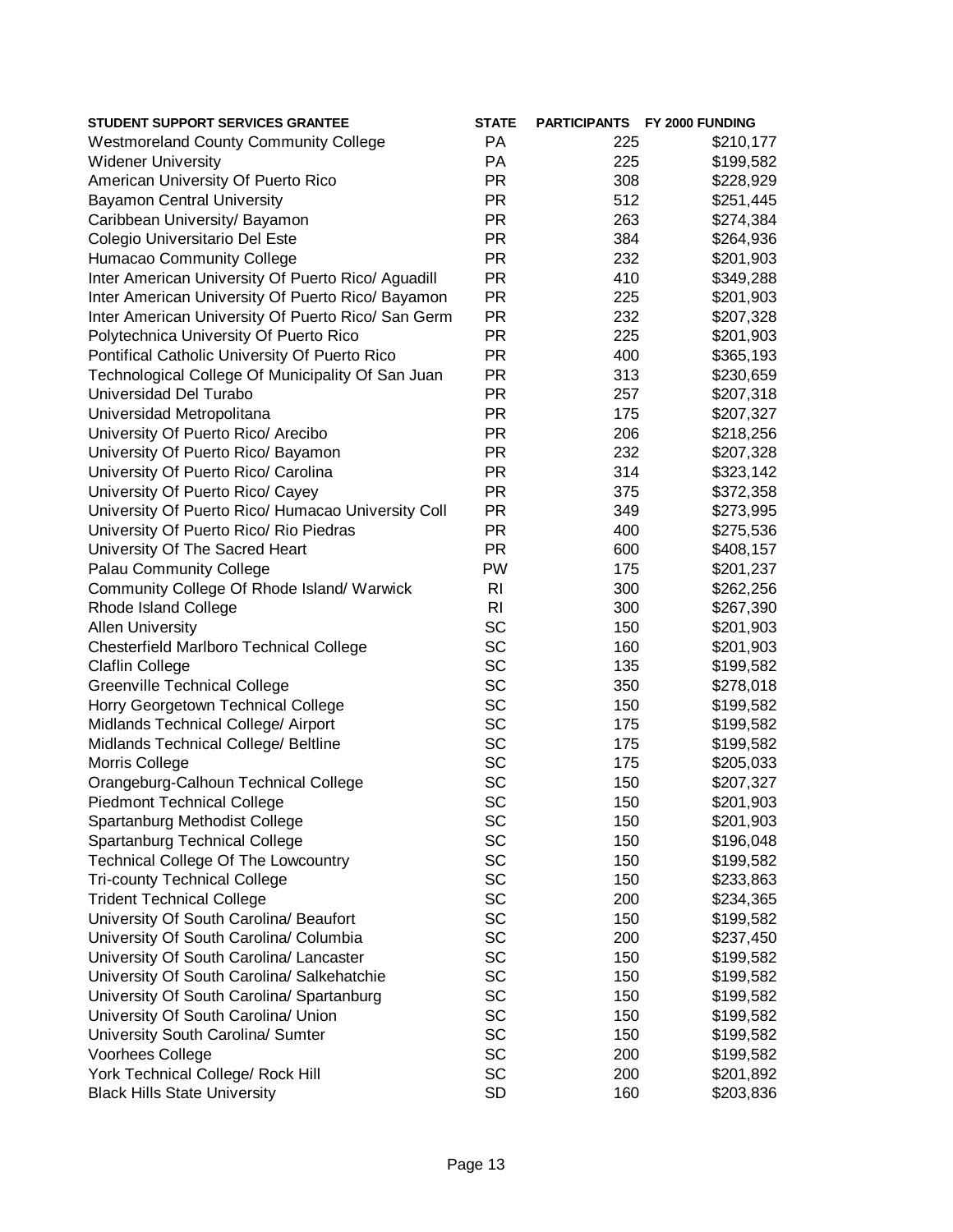| <b>STUDENT SUPPORT SERVICES GRANTEE</b>                  | <b>STATE</b> |     | PARTICIPANTS FY 2000 FUNDING |
|----------------------------------------------------------|--------------|-----|------------------------------|
| Dakota Wesleyan University                               | <b>SD</b>    | 155 | \$201,768                    |
| Northern State University                                | <b>SD</b>    | 150 | \$199,582                    |
| Oglala Lakota College                                    | <b>SD</b>    | 175 | \$206,728                    |
| Sinte Gleska University/ Mission                         | <b>SD</b>    | 250 | \$238,236                    |
| University Of South Dakota                               | <b>SD</b>    | 175 | \$196,221                    |
| <b>Austin Peay State University</b>                      | <b>TN</b>    | 180 | \$199,582                    |
| <b>Dyersburg State Community College</b>                 | <b>TN</b>    | 185 | \$228,411                    |
| East Tennessee State University                          | <b>TN</b>    | 225 | \$207,328                    |
| Hiwassee College                                         | <b>TN</b>    | 155 | \$204,893                    |
| Lane College                                             | <b>TN</b>    | 150 | \$201,903                    |
| Lemoyne-Owen College                                     | <b>TN</b>    | 155 | \$199,582                    |
| <b>Lincoln Memorial University</b>                       | <b>TN</b>    | 150 | \$199,582                    |
| Martin Methodist College                                 | <b>TN</b>    | 150 | \$199,582                    |
| Northeast State Technical Community College              | <b>TN</b>    | 180 | \$210,801                    |
| <b>Tennessee State University</b>                        | <b>TN</b>    | 175 | \$201,903                    |
| <b>Tusculum College</b>                                  | <b>TN</b>    | 200 | \$199,582                    |
| University Of Tennessee/ Chattanooga                     | <b>TN</b>    | 200 | \$201,896                    |
| University Of Tennessee/ Knoxville                       | <b>TN</b>    | 250 | \$248,148                    |
| Abilene Christian University                             | <b>TX</b>    | 200 | \$215,477                    |
| Alamo Community College/ San Antonio College             | <b>TX</b>    | 450 | \$318,515                    |
| Amarillo College                                         | <b>TX</b>    | 250 | \$236,070                    |
| Coastal Bend College (formerly Bee Co. College)          | <b>TX</b>    | 200 | \$199,582                    |
| Dallas County Comm Coll District/ Brookhaven             | <b>TX</b>    | 240 | \$223,264                    |
| Dallas County Comm Coll District/ Cedar Va               | <b>TX</b>    | 250 | \$213,850                    |
| Dallas County Community College District/ El Centr       | <b>TX</b>    | 165 | \$199,582                    |
| Dallas County Community College District/ Richland       | <b>TX</b>    | 225 | \$207,328                    |
| <b>Eastfield College</b>                                 | <b>TX</b>    | 235 | \$222,450                    |
| El Paso Community College                                | <b>TX</b>    | 600 | \$423,453                    |
| <b>Galveston College</b>                                 | <b>TX</b>    | 150 | \$199,582                    |
| <b>Hill College</b>                                      | <b>TX</b>    | 175 | \$199,582                    |
| Houston Community College System                         | <b>TX</b>    | 200 | \$286,310                    |
| Jarvis Christian College                                 | <b>TX</b>    | 350 | \$212,444                    |
| Laredo Community College                                 | <b>TX</b>    | 300 | \$201,892                    |
| Mclennan Community College/ Waco                         | <b>TX</b>    | 350 | \$228,465                    |
| Navarro College                                          | <b>TX</b>    | 300 | \$269,737                    |
| North Lake College                                       | TX           | 170 | \$214,376                    |
| Odessa College                                           | <b>TX</b>    | 150 | \$199,582                    |
| Our Lady Of The Lake University                          | <b>TX</b>    | 180 | \$199,582                    |
| Palo Alto College                                        | <b>TX</b>    | 250 | \$207,328                    |
| Paris Junior College                                     | <b>TX</b>    | 188 | \$199,582                    |
| Paul Quinn College                                       | <b>TX</b>    | 150 | \$189,040                    |
| Southwest Texas Junior College                           | <b>TX</b>    | 300 | \$239,534                    |
| Southwest Texas State University                         | <b>TX</b>    | 222 | \$201,903                    |
| St. Edward's University                                  | <b>TX</b>    | 350 | \$248,061                    |
| <b>Tarleton State University</b>                         | <b>TX</b>    | 200 | \$201,903                    |
| <b>Tarrant Community Junior College/ Northwest South</b> | <b>TX</b>    | 165 | \$199,582                    |
| Texarkana College                                        | <b>TX</b>    | 225 | \$206,423                    |
| Texas A & M University/ Commerce                         | <b>TX</b>    | 425 | \$390,692                    |
| Texas A & M University/ Kingsville                       | <b>TX</b>    | 240 | \$206,222                    |
| <b>Texas Christian University</b>                        | <b>TX</b>    | 150 | \$199,582                    |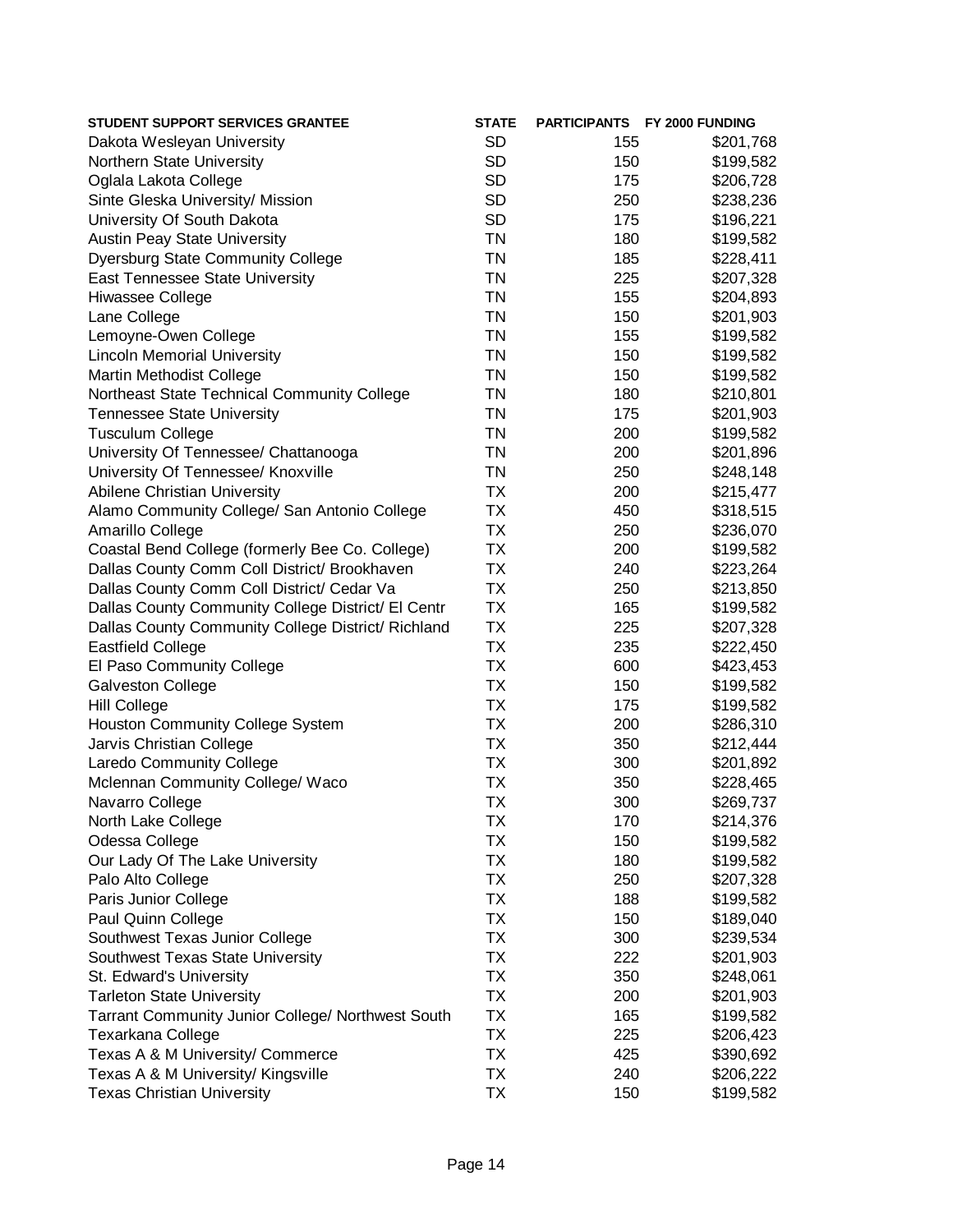| <b>TX</b><br><b>Texas Southern University</b><br>250<br>\$232,143<br><b>TX</b><br>Trinity Valley Community College/ Henderson<br>350<br>\$224,203<br><b>TX</b><br><b>Tyler Junior College</b><br>200<br>\$199,582<br><b>TX</b><br>University Of Houston<br>215<br>\$213,793<br><b>TX</b><br>University Of North Texas<br>250<br>\$244,352<br><b>TX</b><br>300<br>University Of Texas/ Arlington<br>\$257,565<br><b>TX</b><br>University Of Texas/ Brownsville<br>225<br>\$207,328<br><b>TX</b><br>University Of Texas/ El Paso<br>200<br>\$206,771<br><b>TX</b><br>University Of Texas/ Pan American<br>350<br>\$400,494<br><b>TX</b><br>West Texas A & M University<br>275<br>\$256,666<br><b>TX</b><br><b>Wiley College</b><br>220<br>\$199,582<br>UT<br>College Of Eastern Utah/ San Juan Campus<br>206<br>\$245,372<br>UT<br>Dixie College<br>200<br>\$219,456<br>UT<br>Salt Lake Community College/ Redwood Road<br>175<br>\$226,404<br>UT<br>Snow College<br>200<br>\$242,176<br>UT<br>Southern Utah University<br>150<br>\$201,903<br>UT<br>University Of Utah<br>225<br>\$234,570<br>UT<br><b>Utah State University</b><br>190<br>\$207,328<br>Utah Valley State College<br>UT<br>150<br>\$199,582<br><b>Weber State University</b><br>UT<br>320<br>\$285,152<br>VA<br><b>Clinch Valley College</b><br>175<br>\$201,903<br>Dabney S. Lancaster Community College<br>VA<br>250<br>\$204,816<br><b>Hampton University</b><br>VA<br>180<br>\$207,328<br>VA<br>Mountain Empire Community College<br>175<br>\$205,306<br>VA<br>Norfolk State University<br>400<br>\$299,103<br><b>Old Dominion University</b><br>VA<br>200<br>\$224,247<br>VA<br><b>Patrick Henry Community College</b><br>225<br>\$225,721<br>VA<br>Paul D. Camp Community College<br>200<br>\$207,328<br>VA<br><b>Radford University</b><br>150<br>\$207,331<br>VA<br>Rappahannock Community College<br>175<br>\$219,630<br>VA<br>Southwest Virginia Community College<br>300<br>\$266,571<br>VA<br><b>Tidewater Community College</b><br>180<br>\$199,582<br>Virginia Highlands Community College<br>VA<br>200<br>\$255,889<br>Virginia State University/ Petersburg<br>VA<br>150<br>\$227,723<br>VA<br>Virginia Western Community College<br>250<br>\$219,052<br><b>Wytheville Community College</b><br>VA<br>235<br>\$296,047<br>VT<br><b>Castleton State College</b><br>230<br>\$207,329<br>VT<br><b>Community College Of Vermont</b><br>200<br>\$245,523<br>VT<br>Johnson State College<br>235<br>\$279,683<br>VT<br>Lyndon State College<br>190<br>\$199,582<br>Southern Vermont College<br>VT<br>224<br>\$225,108<br>VT<br>University Of Vermont/ Burlington<br>225<br>\$249,440<br>VT<br><b>Vermont Technical College</b><br>170<br>\$208,608<br>WA<br><b>Big Bend Community College</b><br>158<br>\$199,582<br>WA<br>Central Washington University/ Ellensburg<br>200<br>\$199,582<br>WA<br>Centralia College<br>210<br>\$251,082<br>WA<br>Columbia Basin College<br>200<br>\$207,089<br>WA<br>Eastern Washington University/ Cheney<br>300<br>\$282,461<br>WA<br><b>Everett Community College</b><br>210<br>\$245,254<br>Evergreen State College/ Olympia & Tacoma<br>WA<br>180<br>\$213,184 | <b>STUDENT SUPPORT SERVICES GRANTEE</b> | <b>STATE</b> | <b>PARTICIPANTS</b> | <b>FY 2000 FUNDING</b> |
|-----------------------------------------------------------------------------------------------------------------------------------------------------------------------------------------------------------------------------------------------------------------------------------------------------------------------------------------------------------------------------------------------------------------------------------------------------------------------------------------------------------------------------------------------------------------------------------------------------------------------------------------------------------------------------------------------------------------------------------------------------------------------------------------------------------------------------------------------------------------------------------------------------------------------------------------------------------------------------------------------------------------------------------------------------------------------------------------------------------------------------------------------------------------------------------------------------------------------------------------------------------------------------------------------------------------------------------------------------------------------------------------------------------------------------------------------------------------------------------------------------------------------------------------------------------------------------------------------------------------------------------------------------------------------------------------------------------------------------------------------------------------------------------------------------------------------------------------------------------------------------------------------------------------------------------------------------------------------------------------------------------------------------------------------------------------------------------------------------------------------------------------------------------------------------------------------------------------------------------------------------------------------------------------------------------------------------------------------------------------------------------------------------------------------------------------------------------------------------------------------------------------------------------------------------------------------------------------------------------------------------------------------------------------------------------------------------------------------------------------------------------------------------------------------------------------------------------------------------------------------------------------------------------------------------------------------------------------------------------------------------------------------------------------------------------------------------------------------------------------------------------------------------------------------------|-----------------------------------------|--------------|---------------------|------------------------|
|                                                                                                                                                                                                                                                                                                                                                                                                                                                                                                                                                                                                                                                                                                                                                                                                                                                                                                                                                                                                                                                                                                                                                                                                                                                                                                                                                                                                                                                                                                                                                                                                                                                                                                                                                                                                                                                                                                                                                                                                                                                                                                                                                                                                                                                                                                                                                                                                                                                                                                                                                                                                                                                                                                                                                                                                                                                                                                                                                                                                                                                                                                                                                                             |                                         |              |                     |                        |
|                                                                                                                                                                                                                                                                                                                                                                                                                                                                                                                                                                                                                                                                                                                                                                                                                                                                                                                                                                                                                                                                                                                                                                                                                                                                                                                                                                                                                                                                                                                                                                                                                                                                                                                                                                                                                                                                                                                                                                                                                                                                                                                                                                                                                                                                                                                                                                                                                                                                                                                                                                                                                                                                                                                                                                                                                                                                                                                                                                                                                                                                                                                                                                             |                                         |              |                     |                        |
|                                                                                                                                                                                                                                                                                                                                                                                                                                                                                                                                                                                                                                                                                                                                                                                                                                                                                                                                                                                                                                                                                                                                                                                                                                                                                                                                                                                                                                                                                                                                                                                                                                                                                                                                                                                                                                                                                                                                                                                                                                                                                                                                                                                                                                                                                                                                                                                                                                                                                                                                                                                                                                                                                                                                                                                                                                                                                                                                                                                                                                                                                                                                                                             |                                         |              |                     |                        |
|                                                                                                                                                                                                                                                                                                                                                                                                                                                                                                                                                                                                                                                                                                                                                                                                                                                                                                                                                                                                                                                                                                                                                                                                                                                                                                                                                                                                                                                                                                                                                                                                                                                                                                                                                                                                                                                                                                                                                                                                                                                                                                                                                                                                                                                                                                                                                                                                                                                                                                                                                                                                                                                                                                                                                                                                                                                                                                                                                                                                                                                                                                                                                                             |                                         |              |                     |                        |
|                                                                                                                                                                                                                                                                                                                                                                                                                                                                                                                                                                                                                                                                                                                                                                                                                                                                                                                                                                                                                                                                                                                                                                                                                                                                                                                                                                                                                                                                                                                                                                                                                                                                                                                                                                                                                                                                                                                                                                                                                                                                                                                                                                                                                                                                                                                                                                                                                                                                                                                                                                                                                                                                                                                                                                                                                                                                                                                                                                                                                                                                                                                                                                             |                                         |              |                     |                        |
|                                                                                                                                                                                                                                                                                                                                                                                                                                                                                                                                                                                                                                                                                                                                                                                                                                                                                                                                                                                                                                                                                                                                                                                                                                                                                                                                                                                                                                                                                                                                                                                                                                                                                                                                                                                                                                                                                                                                                                                                                                                                                                                                                                                                                                                                                                                                                                                                                                                                                                                                                                                                                                                                                                                                                                                                                                                                                                                                                                                                                                                                                                                                                                             |                                         |              |                     |                        |
|                                                                                                                                                                                                                                                                                                                                                                                                                                                                                                                                                                                                                                                                                                                                                                                                                                                                                                                                                                                                                                                                                                                                                                                                                                                                                                                                                                                                                                                                                                                                                                                                                                                                                                                                                                                                                                                                                                                                                                                                                                                                                                                                                                                                                                                                                                                                                                                                                                                                                                                                                                                                                                                                                                                                                                                                                                                                                                                                                                                                                                                                                                                                                                             |                                         |              |                     |                        |
|                                                                                                                                                                                                                                                                                                                                                                                                                                                                                                                                                                                                                                                                                                                                                                                                                                                                                                                                                                                                                                                                                                                                                                                                                                                                                                                                                                                                                                                                                                                                                                                                                                                                                                                                                                                                                                                                                                                                                                                                                                                                                                                                                                                                                                                                                                                                                                                                                                                                                                                                                                                                                                                                                                                                                                                                                                                                                                                                                                                                                                                                                                                                                                             |                                         |              |                     |                        |
|                                                                                                                                                                                                                                                                                                                                                                                                                                                                                                                                                                                                                                                                                                                                                                                                                                                                                                                                                                                                                                                                                                                                                                                                                                                                                                                                                                                                                                                                                                                                                                                                                                                                                                                                                                                                                                                                                                                                                                                                                                                                                                                                                                                                                                                                                                                                                                                                                                                                                                                                                                                                                                                                                                                                                                                                                                                                                                                                                                                                                                                                                                                                                                             |                                         |              |                     |                        |
|                                                                                                                                                                                                                                                                                                                                                                                                                                                                                                                                                                                                                                                                                                                                                                                                                                                                                                                                                                                                                                                                                                                                                                                                                                                                                                                                                                                                                                                                                                                                                                                                                                                                                                                                                                                                                                                                                                                                                                                                                                                                                                                                                                                                                                                                                                                                                                                                                                                                                                                                                                                                                                                                                                                                                                                                                                                                                                                                                                                                                                                                                                                                                                             |                                         |              |                     |                        |
|                                                                                                                                                                                                                                                                                                                                                                                                                                                                                                                                                                                                                                                                                                                                                                                                                                                                                                                                                                                                                                                                                                                                                                                                                                                                                                                                                                                                                                                                                                                                                                                                                                                                                                                                                                                                                                                                                                                                                                                                                                                                                                                                                                                                                                                                                                                                                                                                                                                                                                                                                                                                                                                                                                                                                                                                                                                                                                                                                                                                                                                                                                                                                                             |                                         |              |                     |                        |
|                                                                                                                                                                                                                                                                                                                                                                                                                                                                                                                                                                                                                                                                                                                                                                                                                                                                                                                                                                                                                                                                                                                                                                                                                                                                                                                                                                                                                                                                                                                                                                                                                                                                                                                                                                                                                                                                                                                                                                                                                                                                                                                                                                                                                                                                                                                                                                                                                                                                                                                                                                                                                                                                                                                                                                                                                                                                                                                                                                                                                                                                                                                                                                             |                                         |              |                     |                        |
|                                                                                                                                                                                                                                                                                                                                                                                                                                                                                                                                                                                                                                                                                                                                                                                                                                                                                                                                                                                                                                                                                                                                                                                                                                                                                                                                                                                                                                                                                                                                                                                                                                                                                                                                                                                                                                                                                                                                                                                                                                                                                                                                                                                                                                                                                                                                                                                                                                                                                                                                                                                                                                                                                                                                                                                                                                                                                                                                                                                                                                                                                                                                                                             |                                         |              |                     |                        |
|                                                                                                                                                                                                                                                                                                                                                                                                                                                                                                                                                                                                                                                                                                                                                                                                                                                                                                                                                                                                                                                                                                                                                                                                                                                                                                                                                                                                                                                                                                                                                                                                                                                                                                                                                                                                                                                                                                                                                                                                                                                                                                                                                                                                                                                                                                                                                                                                                                                                                                                                                                                                                                                                                                                                                                                                                                                                                                                                                                                                                                                                                                                                                                             |                                         |              |                     |                        |
|                                                                                                                                                                                                                                                                                                                                                                                                                                                                                                                                                                                                                                                                                                                                                                                                                                                                                                                                                                                                                                                                                                                                                                                                                                                                                                                                                                                                                                                                                                                                                                                                                                                                                                                                                                                                                                                                                                                                                                                                                                                                                                                                                                                                                                                                                                                                                                                                                                                                                                                                                                                                                                                                                                                                                                                                                                                                                                                                                                                                                                                                                                                                                                             |                                         |              |                     |                        |
|                                                                                                                                                                                                                                                                                                                                                                                                                                                                                                                                                                                                                                                                                                                                                                                                                                                                                                                                                                                                                                                                                                                                                                                                                                                                                                                                                                                                                                                                                                                                                                                                                                                                                                                                                                                                                                                                                                                                                                                                                                                                                                                                                                                                                                                                                                                                                                                                                                                                                                                                                                                                                                                                                                                                                                                                                                                                                                                                                                                                                                                                                                                                                                             |                                         |              |                     |                        |
|                                                                                                                                                                                                                                                                                                                                                                                                                                                                                                                                                                                                                                                                                                                                                                                                                                                                                                                                                                                                                                                                                                                                                                                                                                                                                                                                                                                                                                                                                                                                                                                                                                                                                                                                                                                                                                                                                                                                                                                                                                                                                                                                                                                                                                                                                                                                                                                                                                                                                                                                                                                                                                                                                                                                                                                                                                                                                                                                                                                                                                                                                                                                                                             |                                         |              |                     |                        |
|                                                                                                                                                                                                                                                                                                                                                                                                                                                                                                                                                                                                                                                                                                                                                                                                                                                                                                                                                                                                                                                                                                                                                                                                                                                                                                                                                                                                                                                                                                                                                                                                                                                                                                                                                                                                                                                                                                                                                                                                                                                                                                                                                                                                                                                                                                                                                                                                                                                                                                                                                                                                                                                                                                                                                                                                                                                                                                                                                                                                                                                                                                                                                                             |                                         |              |                     |                        |
|                                                                                                                                                                                                                                                                                                                                                                                                                                                                                                                                                                                                                                                                                                                                                                                                                                                                                                                                                                                                                                                                                                                                                                                                                                                                                                                                                                                                                                                                                                                                                                                                                                                                                                                                                                                                                                                                                                                                                                                                                                                                                                                                                                                                                                                                                                                                                                                                                                                                                                                                                                                                                                                                                                                                                                                                                                                                                                                                                                                                                                                                                                                                                                             |                                         |              |                     |                        |
|                                                                                                                                                                                                                                                                                                                                                                                                                                                                                                                                                                                                                                                                                                                                                                                                                                                                                                                                                                                                                                                                                                                                                                                                                                                                                                                                                                                                                                                                                                                                                                                                                                                                                                                                                                                                                                                                                                                                                                                                                                                                                                                                                                                                                                                                                                                                                                                                                                                                                                                                                                                                                                                                                                                                                                                                                                                                                                                                                                                                                                                                                                                                                                             |                                         |              |                     |                        |
|                                                                                                                                                                                                                                                                                                                                                                                                                                                                                                                                                                                                                                                                                                                                                                                                                                                                                                                                                                                                                                                                                                                                                                                                                                                                                                                                                                                                                                                                                                                                                                                                                                                                                                                                                                                                                                                                                                                                                                                                                                                                                                                                                                                                                                                                                                                                                                                                                                                                                                                                                                                                                                                                                                                                                                                                                                                                                                                                                                                                                                                                                                                                                                             |                                         |              |                     |                        |
|                                                                                                                                                                                                                                                                                                                                                                                                                                                                                                                                                                                                                                                                                                                                                                                                                                                                                                                                                                                                                                                                                                                                                                                                                                                                                                                                                                                                                                                                                                                                                                                                                                                                                                                                                                                                                                                                                                                                                                                                                                                                                                                                                                                                                                                                                                                                                                                                                                                                                                                                                                                                                                                                                                                                                                                                                                                                                                                                                                                                                                                                                                                                                                             |                                         |              |                     |                        |
|                                                                                                                                                                                                                                                                                                                                                                                                                                                                                                                                                                                                                                                                                                                                                                                                                                                                                                                                                                                                                                                                                                                                                                                                                                                                                                                                                                                                                                                                                                                                                                                                                                                                                                                                                                                                                                                                                                                                                                                                                                                                                                                                                                                                                                                                                                                                                                                                                                                                                                                                                                                                                                                                                                                                                                                                                                                                                                                                                                                                                                                                                                                                                                             |                                         |              |                     |                        |
|                                                                                                                                                                                                                                                                                                                                                                                                                                                                                                                                                                                                                                                                                                                                                                                                                                                                                                                                                                                                                                                                                                                                                                                                                                                                                                                                                                                                                                                                                                                                                                                                                                                                                                                                                                                                                                                                                                                                                                                                                                                                                                                                                                                                                                                                                                                                                                                                                                                                                                                                                                                                                                                                                                                                                                                                                                                                                                                                                                                                                                                                                                                                                                             |                                         |              |                     |                        |
|                                                                                                                                                                                                                                                                                                                                                                                                                                                                                                                                                                                                                                                                                                                                                                                                                                                                                                                                                                                                                                                                                                                                                                                                                                                                                                                                                                                                                                                                                                                                                                                                                                                                                                                                                                                                                                                                                                                                                                                                                                                                                                                                                                                                                                                                                                                                                                                                                                                                                                                                                                                                                                                                                                                                                                                                                                                                                                                                                                                                                                                                                                                                                                             |                                         |              |                     |                        |
|                                                                                                                                                                                                                                                                                                                                                                                                                                                                                                                                                                                                                                                                                                                                                                                                                                                                                                                                                                                                                                                                                                                                                                                                                                                                                                                                                                                                                                                                                                                                                                                                                                                                                                                                                                                                                                                                                                                                                                                                                                                                                                                                                                                                                                                                                                                                                                                                                                                                                                                                                                                                                                                                                                                                                                                                                                                                                                                                                                                                                                                                                                                                                                             |                                         |              |                     |                        |
|                                                                                                                                                                                                                                                                                                                                                                                                                                                                                                                                                                                                                                                                                                                                                                                                                                                                                                                                                                                                                                                                                                                                                                                                                                                                                                                                                                                                                                                                                                                                                                                                                                                                                                                                                                                                                                                                                                                                                                                                                                                                                                                                                                                                                                                                                                                                                                                                                                                                                                                                                                                                                                                                                                                                                                                                                                                                                                                                                                                                                                                                                                                                                                             |                                         |              |                     |                        |
|                                                                                                                                                                                                                                                                                                                                                                                                                                                                                                                                                                                                                                                                                                                                                                                                                                                                                                                                                                                                                                                                                                                                                                                                                                                                                                                                                                                                                                                                                                                                                                                                                                                                                                                                                                                                                                                                                                                                                                                                                                                                                                                                                                                                                                                                                                                                                                                                                                                                                                                                                                                                                                                                                                                                                                                                                                                                                                                                                                                                                                                                                                                                                                             |                                         |              |                     |                        |
|                                                                                                                                                                                                                                                                                                                                                                                                                                                                                                                                                                                                                                                                                                                                                                                                                                                                                                                                                                                                                                                                                                                                                                                                                                                                                                                                                                                                                                                                                                                                                                                                                                                                                                                                                                                                                                                                                                                                                                                                                                                                                                                                                                                                                                                                                                                                                                                                                                                                                                                                                                                                                                                                                                                                                                                                                                                                                                                                                                                                                                                                                                                                                                             |                                         |              |                     |                        |
|                                                                                                                                                                                                                                                                                                                                                                                                                                                                                                                                                                                                                                                                                                                                                                                                                                                                                                                                                                                                                                                                                                                                                                                                                                                                                                                                                                                                                                                                                                                                                                                                                                                                                                                                                                                                                                                                                                                                                                                                                                                                                                                                                                                                                                                                                                                                                                                                                                                                                                                                                                                                                                                                                                                                                                                                                                                                                                                                                                                                                                                                                                                                                                             |                                         |              |                     |                        |
|                                                                                                                                                                                                                                                                                                                                                                                                                                                                                                                                                                                                                                                                                                                                                                                                                                                                                                                                                                                                                                                                                                                                                                                                                                                                                                                                                                                                                                                                                                                                                                                                                                                                                                                                                                                                                                                                                                                                                                                                                                                                                                                                                                                                                                                                                                                                                                                                                                                                                                                                                                                                                                                                                                                                                                                                                                                                                                                                                                                                                                                                                                                                                                             |                                         |              |                     |                        |
|                                                                                                                                                                                                                                                                                                                                                                                                                                                                                                                                                                                                                                                                                                                                                                                                                                                                                                                                                                                                                                                                                                                                                                                                                                                                                                                                                                                                                                                                                                                                                                                                                                                                                                                                                                                                                                                                                                                                                                                                                                                                                                                                                                                                                                                                                                                                                                                                                                                                                                                                                                                                                                                                                                                                                                                                                                                                                                                                                                                                                                                                                                                                                                             |                                         |              |                     |                        |
|                                                                                                                                                                                                                                                                                                                                                                                                                                                                                                                                                                                                                                                                                                                                                                                                                                                                                                                                                                                                                                                                                                                                                                                                                                                                                                                                                                                                                                                                                                                                                                                                                                                                                                                                                                                                                                                                                                                                                                                                                                                                                                                                                                                                                                                                                                                                                                                                                                                                                                                                                                                                                                                                                                                                                                                                                                                                                                                                                                                                                                                                                                                                                                             |                                         |              |                     |                        |
|                                                                                                                                                                                                                                                                                                                                                                                                                                                                                                                                                                                                                                                                                                                                                                                                                                                                                                                                                                                                                                                                                                                                                                                                                                                                                                                                                                                                                                                                                                                                                                                                                                                                                                                                                                                                                                                                                                                                                                                                                                                                                                                                                                                                                                                                                                                                                                                                                                                                                                                                                                                                                                                                                                                                                                                                                                                                                                                                                                                                                                                                                                                                                                             |                                         |              |                     |                        |
|                                                                                                                                                                                                                                                                                                                                                                                                                                                                                                                                                                                                                                                                                                                                                                                                                                                                                                                                                                                                                                                                                                                                                                                                                                                                                                                                                                                                                                                                                                                                                                                                                                                                                                                                                                                                                                                                                                                                                                                                                                                                                                                                                                                                                                                                                                                                                                                                                                                                                                                                                                                                                                                                                                                                                                                                                                                                                                                                                                                                                                                                                                                                                                             |                                         |              |                     |                        |
|                                                                                                                                                                                                                                                                                                                                                                                                                                                                                                                                                                                                                                                                                                                                                                                                                                                                                                                                                                                                                                                                                                                                                                                                                                                                                                                                                                                                                                                                                                                                                                                                                                                                                                                                                                                                                                                                                                                                                                                                                                                                                                                                                                                                                                                                                                                                                                                                                                                                                                                                                                                                                                                                                                                                                                                                                                                                                                                                                                                                                                                                                                                                                                             |                                         |              |                     |                        |
|                                                                                                                                                                                                                                                                                                                                                                                                                                                                                                                                                                                                                                                                                                                                                                                                                                                                                                                                                                                                                                                                                                                                                                                                                                                                                                                                                                                                                                                                                                                                                                                                                                                                                                                                                                                                                                                                                                                                                                                                                                                                                                                                                                                                                                                                                                                                                                                                                                                                                                                                                                                                                                                                                                                                                                                                                                                                                                                                                                                                                                                                                                                                                                             |                                         |              |                     |                        |
|                                                                                                                                                                                                                                                                                                                                                                                                                                                                                                                                                                                                                                                                                                                                                                                                                                                                                                                                                                                                                                                                                                                                                                                                                                                                                                                                                                                                                                                                                                                                                                                                                                                                                                                                                                                                                                                                                                                                                                                                                                                                                                                                                                                                                                                                                                                                                                                                                                                                                                                                                                                                                                                                                                                                                                                                                                                                                                                                                                                                                                                                                                                                                                             |                                         |              |                     |                        |
|                                                                                                                                                                                                                                                                                                                                                                                                                                                                                                                                                                                                                                                                                                                                                                                                                                                                                                                                                                                                                                                                                                                                                                                                                                                                                                                                                                                                                                                                                                                                                                                                                                                                                                                                                                                                                                                                                                                                                                                                                                                                                                                                                                                                                                                                                                                                                                                                                                                                                                                                                                                                                                                                                                                                                                                                                                                                                                                                                                                                                                                                                                                                                                             |                                         |              |                     |                        |
|                                                                                                                                                                                                                                                                                                                                                                                                                                                                                                                                                                                                                                                                                                                                                                                                                                                                                                                                                                                                                                                                                                                                                                                                                                                                                                                                                                                                                                                                                                                                                                                                                                                                                                                                                                                                                                                                                                                                                                                                                                                                                                                                                                                                                                                                                                                                                                                                                                                                                                                                                                                                                                                                                                                                                                                                                                                                                                                                                                                                                                                                                                                                                                             |                                         |              |                     |                        |
|                                                                                                                                                                                                                                                                                                                                                                                                                                                                                                                                                                                                                                                                                                                                                                                                                                                                                                                                                                                                                                                                                                                                                                                                                                                                                                                                                                                                                                                                                                                                                                                                                                                                                                                                                                                                                                                                                                                                                                                                                                                                                                                                                                                                                                                                                                                                                                                                                                                                                                                                                                                                                                                                                                                                                                                                                                                                                                                                                                                                                                                                                                                                                                             |                                         |              |                     |                        |
|                                                                                                                                                                                                                                                                                                                                                                                                                                                                                                                                                                                                                                                                                                                                                                                                                                                                                                                                                                                                                                                                                                                                                                                                                                                                                                                                                                                                                                                                                                                                                                                                                                                                                                                                                                                                                                                                                                                                                                                                                                                                                                                                                                                                                                                                                                                                                                                                                                                                                                                                                                                                                                                                                                                                                                                                                                                                                                                                                                                                                                                                                                                                                                             |                                         |              |                     |                        |
|                                                                                                                                                                                                                                                                                                                                                                                                                                                                                                                                                                                                                                                                                                                                                                                                                                                                                                                                                                                                                                                                                                                                                                                                                                                                                                                                                                                                                                                                                                                                                                                                                                                                                                                                                                                                                                                                                                                                                                                                                                                                                                                                                                                                                                                                                                                                                                                                                                                                                                                                                                                                                                                                                                                                                                                                                                                                                                                                                                                                                                                                                                                                                                             |                                         |              |                     |                        |
|                                                                                                                                                                                                                                                                                                                                                                                                                                                                                                                                                                                                                                                                                                                                                                                                                                                                                                                                                                                                                                                                                                                                                                                                                                                                                                                                                                                                                                                                                                                                                                                                                                                                                                                                                                                                                                                                                                                                                                                                                                                                                                                                                                                                                                                                                                                                                                                                                                                                                                                                                                                                                                                                                                                                                                                                                                                                                                                                                                                                                                                                                                                                                                             |                                         |              |                     |                        |
|                                                                                                                                                                                                                                                                                                                                                                                                                                                                                                                                                                                                                                                                                                                                                                                                                                                                                                                                                                                                                                                                                                                                                                                                                                                                                                                                                                                                                                                                                                                                                                                                                                                                                                                                                                                                                                                                                                                                                                                                                                                                                                                                                                                                                                                                                                                                                                                                                                                                                                                                                                                                                                                                                                                                                                                                                                                                                                                                                                                                                                                                                                                                                                             |                                         |              |                     |                        |
|                                                                                                                                                                                                                                                                                                                                                                                                                                                                                                                                                                                                                                                                                                                                                                                                                                                                                                                                                                                                                                                                                                                                                                                                                                                                                                                                                                                                                                                                                                                                                                                                                                                                                                                                                                                                                                                                                                                                                                                                                                                                                                                                                                                                                                                                                                                                                                                                                                                                                                                                                                                                                                                                                                                                                                                                                                                                                                                                                                                                                                                                                                                                                                             |                                         |              |                     |                        |
|                                                                                                                                                                                                                                                                                                                                                                                                                                                                                                                                                                                                                                                                                                                                                                                                                                                                                                                                                                                                                                                                                                                                                                                                                                                                                                                                                                                                                                                                                                                                                                                                                                                                                                                                                                                                                                                                                                                                                                                                                                                                                                                                                                                                                                                                                                                                                                                                                                                                                                                                                                                                                                                                                                                                                                                                                                                                                                                                                                                                                                                                                                                                                                             |                                         |              |                     |                        |
|                                                                                                                                                                                                                                                                                                                                                                                                                                                                                                                                                                                                                                                                                                                                                                                                                                                                                                                                                                                                                                                                                                                                                                                                                                                                                                                                                                                                                                                                                                                                                                                                                                                                                                                                                                                                                                                                                                                                                                                                                                                                                                                                                                                                                                                                                                                                                                                                                                                                                                                                                                                                                                                                                                                                                                                                                                                                                                                                                                                                                                                                                                                                                                             |                                         |              |                     |                        |
|                                                                                                                                                                                                                                                                                                                                                                                                                                                                                                                                                                                                                                                                                                                                                                                                                                                                                                                                                                                                                                                                                                                                                                                                                                                                                                                                                                                                                                                                                                                                                                                                                                                                                                                                                                                                                                                                                                                                                                                                                                                                                                                                                                                                                                                                                                                                                                                                                                                                                                                                                                                                                                                                                                                                                                                                                                                                                                                                                                                                                                                                                                                                                                             |                                         |              |                     |                        |
|                                                                                                                                                                                                                                                                                                                                                                                                                                                                                                                                                                                                                                                                                                                                                                                                                                                                                                                                                                                                                                                                                                                                                                                                                                                                                                                                                                                                                                                                                                                                                                                                                                                                                                                                                                                                                                                                                                                                                                                                                                                                                                                                                                                                                                                                                                                                                                                                                                                                                                                                                                                                                                                                                                                                                                                                                                                                                                                                                                                                                                                                                                                                                                             |                                         |              |                     |                        |